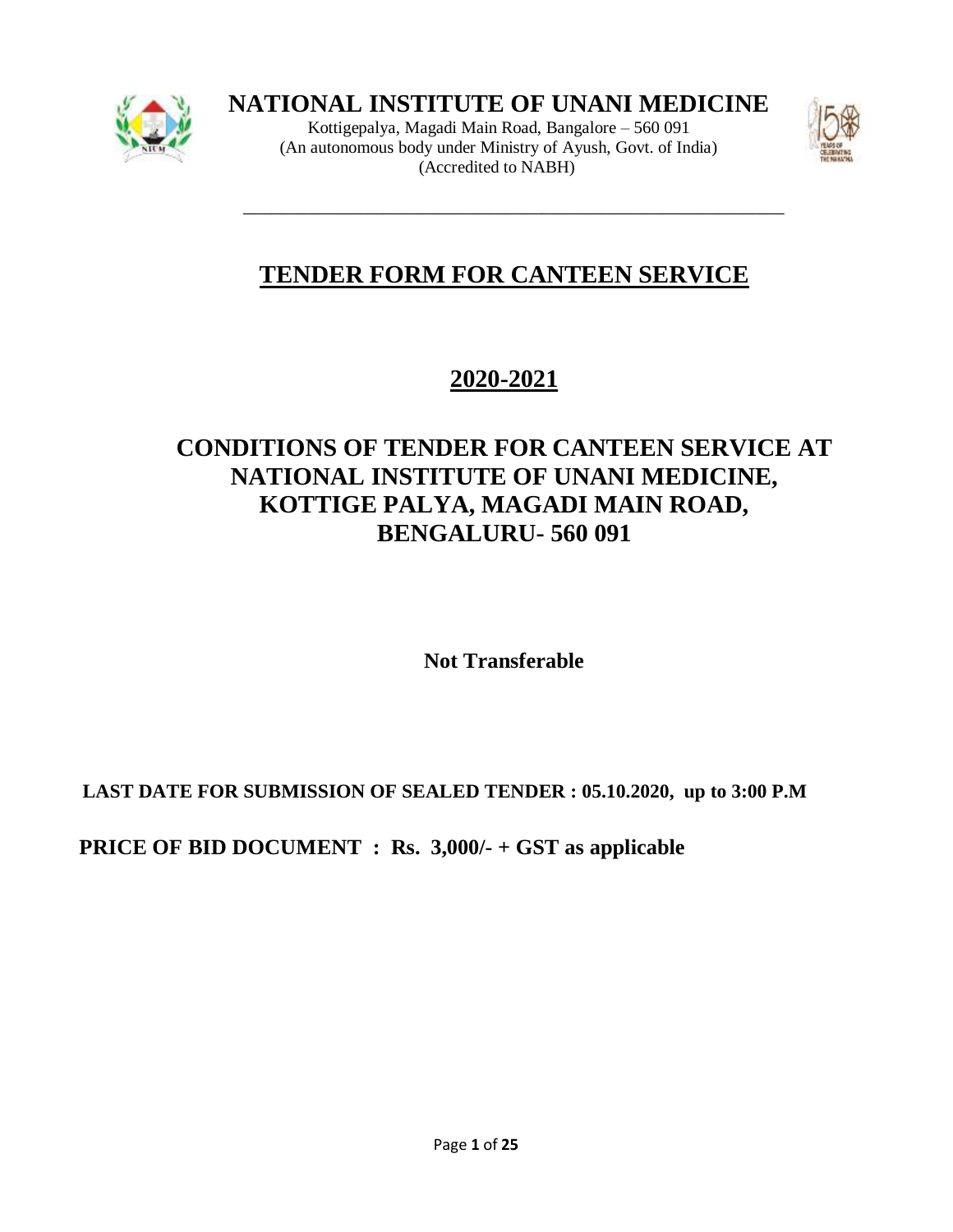

**NATIONAL INSTITUTE OF UNANI MEDICINE**

Kottigepalya, Magadi Main Road, Bangalore – 560 091

#### **Invites sealed bids for Running of Canteen as per following details:**

| SL<br>No. | Name of Item       | Earnest<br>Money | <b>Bid System</b> | Tender<br>Cost | Date of opening of Bids |
|-----------|--------------------|------------------|-------------------|----------------|-------------------------|
|           | Running of canteen | $Rs.1,00,000/$ - | Open bid          | $Rs. 3,000/-$  | 06.10.2020, at          |
|           |                    |                  |                   | $+$ GST as     | $3:00$ P.M              |
|           |                    |                  |                   | applicable     |                         |

Interested Firms are requested to collect tender form with term & conditions from Administration Section NIUM, BENGALURU on any working days from 10.00 A.M to 5.00 P.M (except Saturday and Sunday)on payment of Rs.  $3,000/ - + GST$  as applicable by means of Demand Draft in favour of NIUM, BENGALURU payable at BENGALURU. Tender documents can also be downloaded from Institute website (www.nium.in) in that case DD/Banker Cheque for the cost is to be enclosed with Tender.

Tender form is to be submitted complete in all respects along with prescribed EMD in favour of NIUM, BENGALURU payable at BENGALURU in the form of Demand Draft/ Banker's cheque only. The price bid should contain the commercial terms in the format given in the Tender. Tender complete in all respect must be deposited in tender box kept in the Admin Block of the Institute from 10.00 A.M to 5.00 P.M on 05.10.2020, (except Saturday and Sunday).Tender received late will not be entertained. Tender will be opened on 06.10.2020, at 3:00 P.M in the NIUM, BENGALURU in the presence of bidders or their authorized representative. If due date of opening is declared holiday, tender will be opened on next working day at same time and place. Director, NIUM, BENGALURU reserves the right to reject any tender or all without assigning any reason(s) thereof.

#### **DIRECTOR**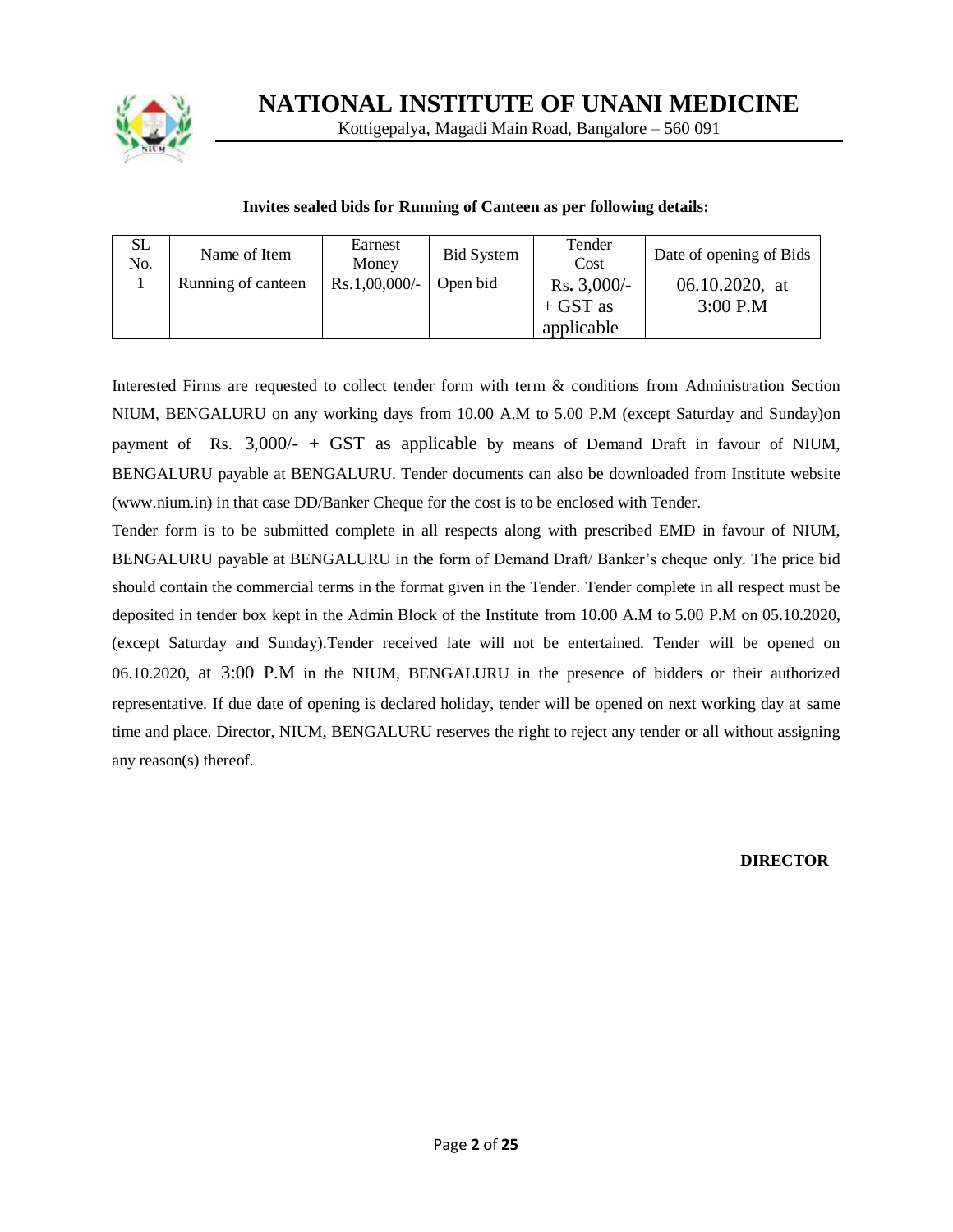

# **Invitation to tender for Running of Canteen for Hospital, Visitors and instructions to the tenderer.**

**(**NOTE: The envelope containing the tender as well as subsequent communications should be addressed and delivered to 'The Director, NIUM, BENGALURU. All Communications must be addressed to the officer named above by title only and not by name.)

From: **The Director NIUM, BENGALURU**

**To: \_\_\_\_\_\_\_\_\_\_\_\_\_\_\_\_\_\_\_\_\_\_\_\_\_\_\_\_\_\_\_\_\_\_\_\_\_\_\_\_\_\_\_**

Sir,

The Director, NIUM, BENGALURU invites sealed tender for "**Running of Canteen for Hospital and Visitors"** as per specifications and / or quantities detailed in the **Schedule** attached. The **"Tender Documents"** comprising the General Terms and Conditions of Contract **(Annexure I)** and the Special Terms and Conditions of Contract **(Annexure II)** which will govern any contract made, the Tender Application Form**(Annexure III) and the** Schedule of contract/specifications of items/proforma for quoting rates**(Annexure IV)** are enclosed herewith. If you are in a position to quote for the contract in accordance with the requirements stated in the attached schedule, please submit your quotation to this office. Tenderers are requested that, before quoting their rates or sending tender, the tender form may please be read out thoroughly (line by line), otherwise this Institute will not be held responsible for any error / oversight of his own. The form is a Standard Form of Tender. Certain clause / clauses may not be applicable in some cases. So, Tenderers are requested to ignore such clause / clauses, which are not applicable in the instant case. The tender document may be obtained from the office of the Director, NIUM, BENGALURU in person by the bonafide applicant or his authorized representative by applying in their letter head at a cost of Rs.  $3,000/+$  GST as applicable **(By Cash).** The "tender documents" can also be downloaded from the web site [\(www.nium.in\)](http://www.nium.in/)and in such case the same may be signed and submitted as per the procedures mentioned herein after along with the fee(s) for the "tender documents"  $\omega$  Rs. 3,000/- + GST as applicable. All the payment shall be made by **Demand Draft, drawn in favour of NIUM, BENGALURU payable at BENGALURU. Cheque will not be accepted.** The Tender form containing the Terms and Conditions and the Schedule should be returned in original, intact, after filling up the tender form and signing in full, on each page, whether you are quoting for any item or not, failing which the bid is liable to be rejected. If any item in the schedule is not being tendered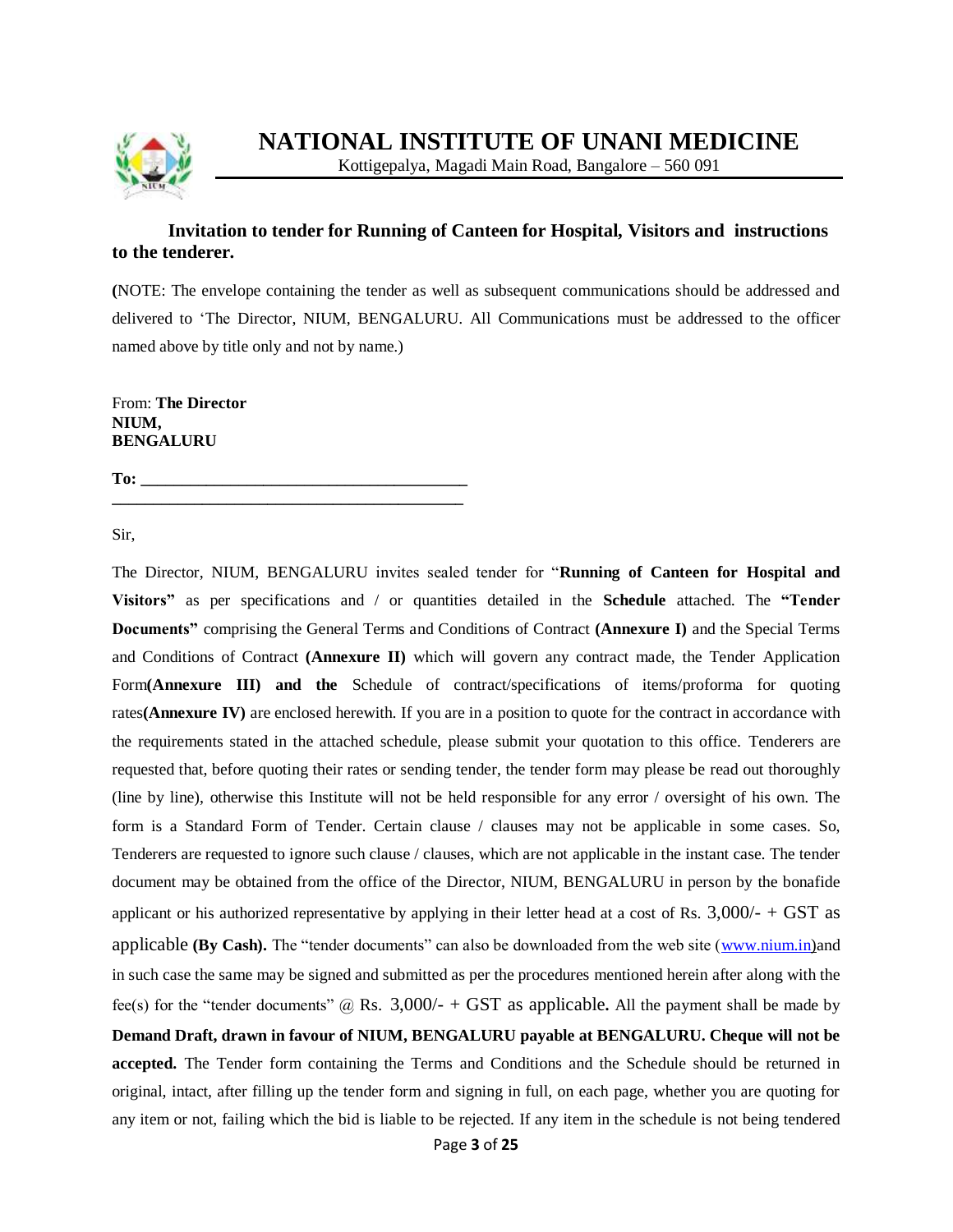for, the corresponding space against the item should be defaced by some such word as ''not quoting''. In the event of the space on the schedule form being insufficient for the required purpose, additional pages may be added. Each such additional page must be numbered consecutively, bear the Tender Number and be fully signed by you. In such cases, reference to the additional pages must be made in the Tender Form. If any modification of the schedule is considered necessary, you should communicate the same by means of separate letter sent along with the Tender. Director, NIUM, BENGALURU does not pledge himself to accept the lowest or any tender and reserve to himself the right of accepting the whole or any part of the tender or portion of the quantity offered and you shall supply the same / execute the work at the rate quoted by you. You are at liberty to tender for the whole or any part. Acceptance by the Institute shall be communicated in due course. You are requested that the instructions contained in the said communication should be acted upon immediately / as asked for.

The firm should have total turn over **Rs**. **50 Lakh per annum**.

## THE FIRM IS REQUESTED TO FOLLOW THE CHECK LIST AT THE TIME OF SUBMISSION OFTENDER DOCUMENT WITHOUT WHICH THE OFFER IS LIABLE TO BE CANCELLED. CHECKLIST/REJECTED

| <b>Sl. No.</b> | <b>Check list</b>                                               |                      |
|----------------|-----------------------------------------------------------------|----------------------|
|                | Tender document fee by demand draft only                        | Submitted [Yes / No] |
| $\overline{2}$ | Earnest Money Deposit by Demand Draft only                      | Submitted [Yes / No] |
| 3              | Original Tender document must be signed all pages               | Submitted [Yes / No] |
| 4              | Valid Trade License Canteen / Catering                          | Submitted [Yes / No] |
| 6              | Valid Labour License, if applicable.                            | Submitted [Yes / No] |
| 7              | <b>ESI &amp;EPF Registration Certificate</b>                    | Submitted [Yes / No] |
| 8              | The Bidder should have experience of running Canteen/catering   | Submitted [Yes / No] |
|                | service/mess etc. of such type in a reputed organization.       |                      |
| 9              | Price should be quoted in original Proforma in Annexure IV.     | Submitted [Yes / No] |
|                | Prices quoted in other Proforma will not be accepted.           |                      |
| 10             | Income tax returns for the last three financial years           | Submitted [Yes / No] |
| 11             | Valid FASSAI license                                            | Submitted [Yes / No] |
| 12             | Copy of Tender document signed on each page                     | Submitted [Yes / No] |
| 13             | Copy of PANCARD of the proprietor                               | Submitted [Yes / No] |
| 14             | Copy and GST Reg certificate (clearly showing the class/classes | Submitted [Yes / No] |
|                | of goods/services of which GST registration has been obtained)  |                      |
| 15             | Valid commercial LPG connection in favor of bidder              | Submitted [Yes / No] |

# **Read and agreed**

**Signature of the Tenderer**

Note: ESI & EPF Registration is mandatory if the staff employed is more than 10. Enclosures:

Annexure- I (General Tender Terms & Conditions)

Annexure- II (Special Tender Terms & Conditions)

Annexure- III (Tender Application Form)

Annexure- IV (Schedule of Work/ Proforma for quoting rates/Specifications for **Running of Canteen for**

### **Hospital and Visitors**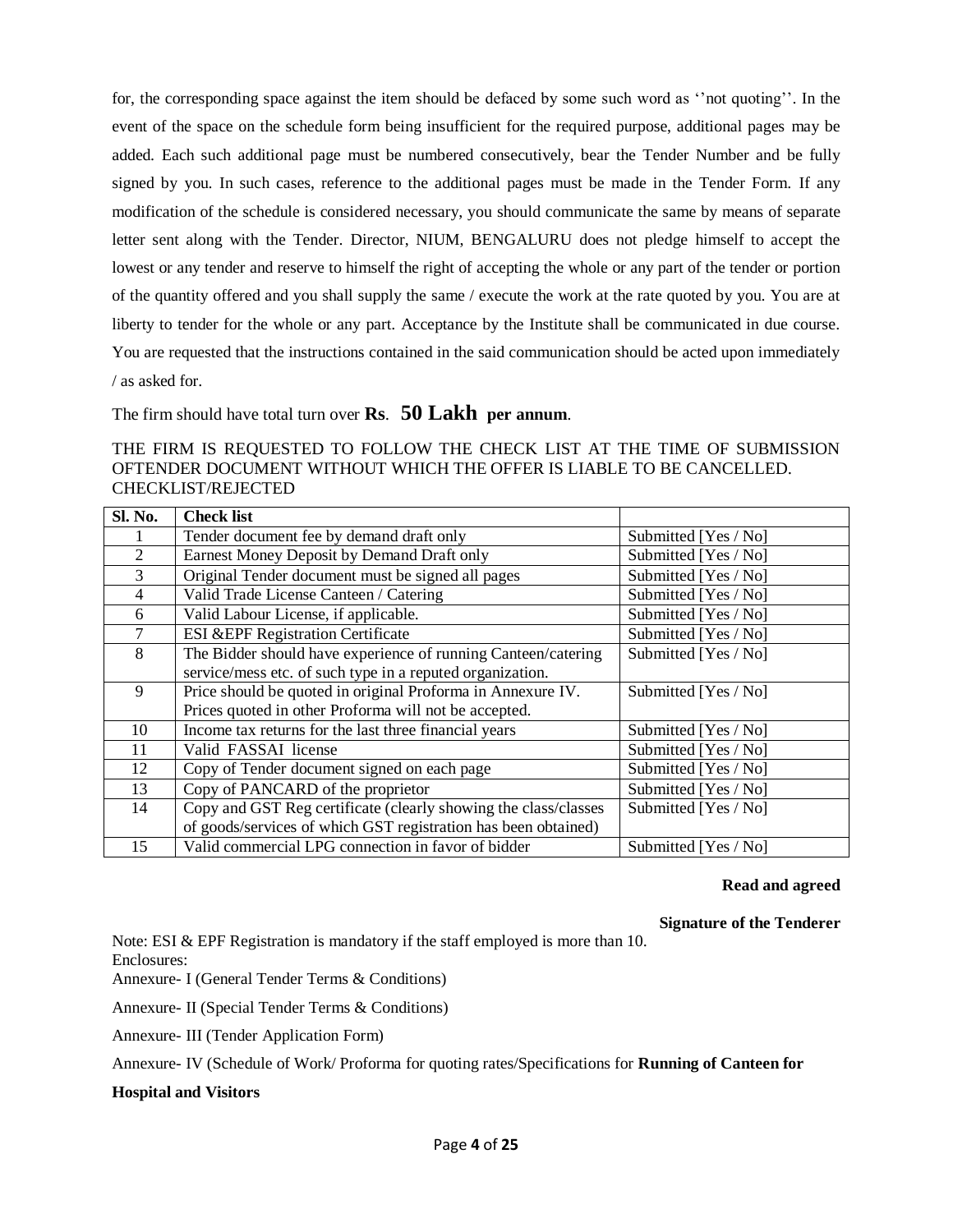

Kottigepalya, Magadi Main Road, Bangalore – 560 091

**ANNEXURE - I**

# **NIUM, BENGALURU GENERAL TERMS AND CONDITIONS FOR TENDER**

| Cost of each Tender Document with one schedule   | $3,000/ -$ + GST as applicable<br>Rs.              |
|--------------------------------------------------|----------------------------------------------------|
| Period for supply of Blank Tender forms and      |                                                    |
| related documents at the Hospital on all Working | From 21.09.2020, from 10:00 Hrs to 5:00 P.M        |
| Days (Except Saturdays, Sundays and Holidays)    | and Last date for issue of tender documents        |
|                                                  | from $05.10.2020$ , from $10:00$ Hrs to $1:00$ P.M |
| Date & Time of submission of completed Tender    | From 21.09.2020, from 10:00 Hrs to 5:00 P.M        |
| Document in the Tender Box kept in the Office of | and last date for submission of sealed tender      |
| this Institute                                   | documents from $05.10.2020$ , up to $3:00$ P.M     |
| Date & Time of Opening of Tender                 | 06.10.2020, at 3:00 P.M                            |
|                                                  |                                                    |
| Bid Security / Earnest Money to be deposited     | $1,00,000/-$<br>Rs.                                |
| Performance security / Security Deposit Money    | 10% of the contract value                          |
|                                                  |                                                    |

# **INSTRUCTIONS**

# **1 .PREPARATION OF TENDER:**

**a**. The Tender form containing the Terms and Conditions ( General and Special) and the Schedule Should be returned in original after filling up the form and duly signing in full on each page with stamp, whether you are quoting for any item or not. If any item in the schedule is not being tendered for, the corresponding space against the item should be defaced by writing **''not quoting/Nil ''.**

**b.** In the event of the space on the schedule form being insufficient for the required purpose, additional pages may be added. Each such additional page must be numbered consecutively, bear the Tender Number and be duly signed and stamped by you. In such cases, reference to the additional pages must be made in the Tender Form.

**c.** If any modification of the schedule is considered necessary, you should communicate the same by means of separate letter sent with the Tender before its opening.

**d.** The Tenderer shall give full assistance and information as may be required in connection with the contract to the Director, NIUM, BENGALURU or any other officer nominated by him to inspect the premises of the Tenderer at all reasonable time.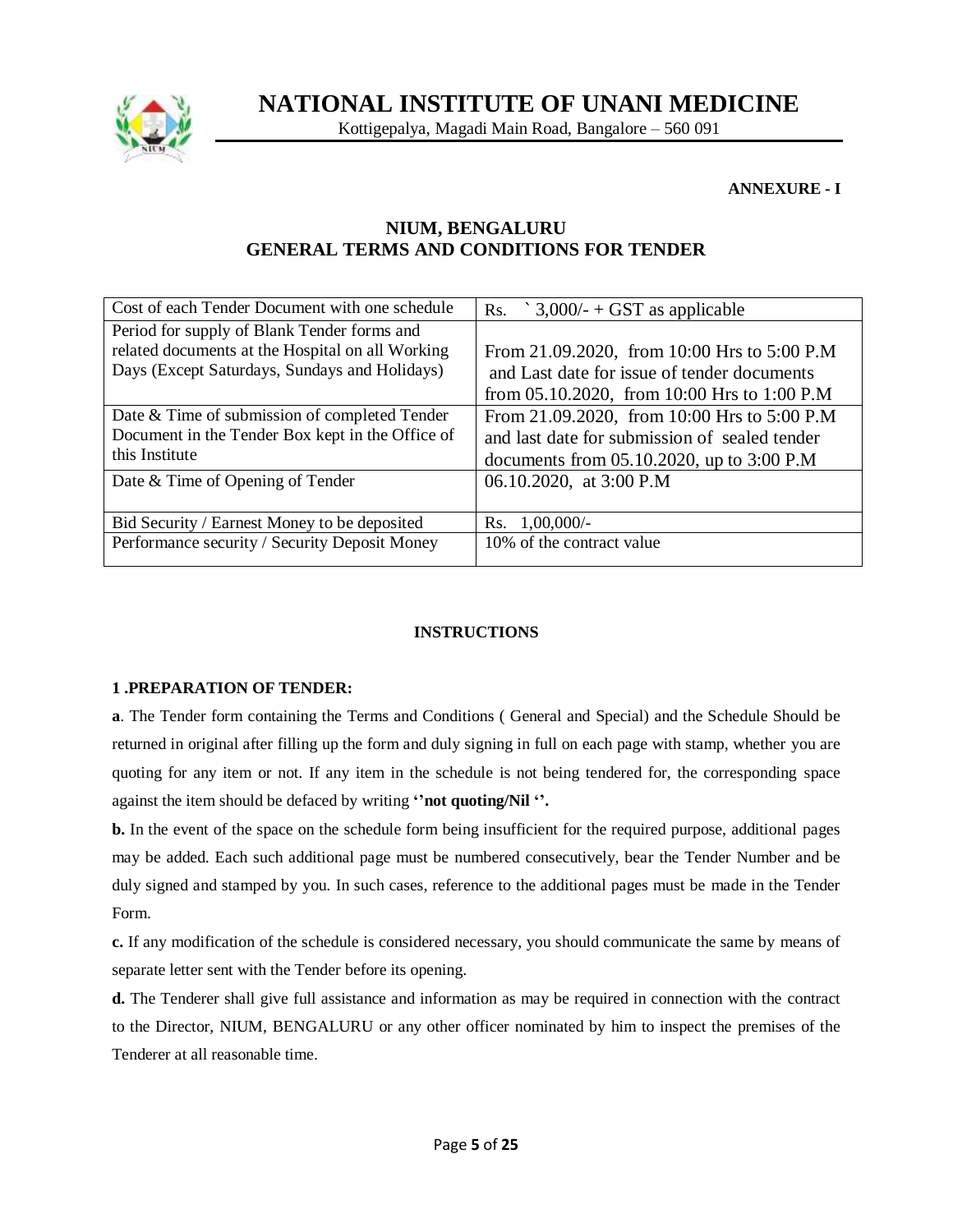#### **2. SIGNING OF TENDER:**

**a**. The tender is liable to be rejected if complete information is not given therein or if the particulars and date (if any) asked for in the tender are not duly  $\&$  fully filled in. Particular attention may be given to the dates of delivery, places of delivery and also to the particulars referred to in the conditions of contract so as to comply with them.

**b**. Individuals signing tender or other documents connected with the contract must specify:

i) Whether signing as a "Sole Proprietor" of the firm or his Attorney?

ii) Whether signing as a "Registered Active Partner" of the firm or his Attorney?

iii) Whether signing for the firm as Sole Proprietor "of the firm or his Attorney?

In the case of companies and firms registered under the Indian Partnership Act, the capacity in which signing e.g. Secretary, Manager, and Partner etc. or their attorney and produce copy of documents, empowering him to do so, if called upon to do so.

**NOTE:** In case of unregistered firms, all the members or all Attorneys duly authorized by all of them or the Manager of the firm should sign the tender and subsequent documents.

#### **3. DELIVERY OF TENDER:**

The original copy or tender (Annexure – I to annexure – IV), duly completed and signed on each page, should be submitted, enclosed in a double cover. The outer as well as the inner covers should be sealed and addressed to the Director, NIUM,BENGALURU at the top of the inner and outer cover, the following words should be written in block letters.

#### **"Tender for Running of Canteen for Hospital and Visitor"**

The right to ignore / reject any tender, which fails to comply with the above instructions, is reserved. All outstation tenders should be sent by Registered Post. Only one tender should be included in one cover.

## **4. LATEST HOUR FOR RECEIPT OF THE TENDER:**

Your tender must reach this office not later than the date and time notified in the Tender Notice stated in the schedule of tender. Any tender received after that shall be rejected. In the event of the stipulated date of pending of the tender being declared a closed holiday for Govt. offices, the date of opening of the tender(s) will be the next working day.

### **5. PERIOD FOR WHICH THE OFFER WILL REMAIN OPEN:**

i) All tenders should remain valid for acceptance for **a period of twelve months** from the date of opening of the tender or for such period as stated in Special Terms & Conditions.

ii) The contract / tender, if awarded, shall be valid **initially for one year from the date of award of**

**Contract** subject to continuous satisfactory performance and on failure on this aspect by the contract, the Competent Authority will reserve the right to terminate the contract. The period of the contract can be extended for further period at the discretion of the Competent Authority, to a maximum of one year, on terms and conditions of the Institute, while accepting the tender. However the Competent Authority on his discretion can increase the price up to a maximum of 10% of the rate quoted, if it is felt that there has been excess price rise in dietary items.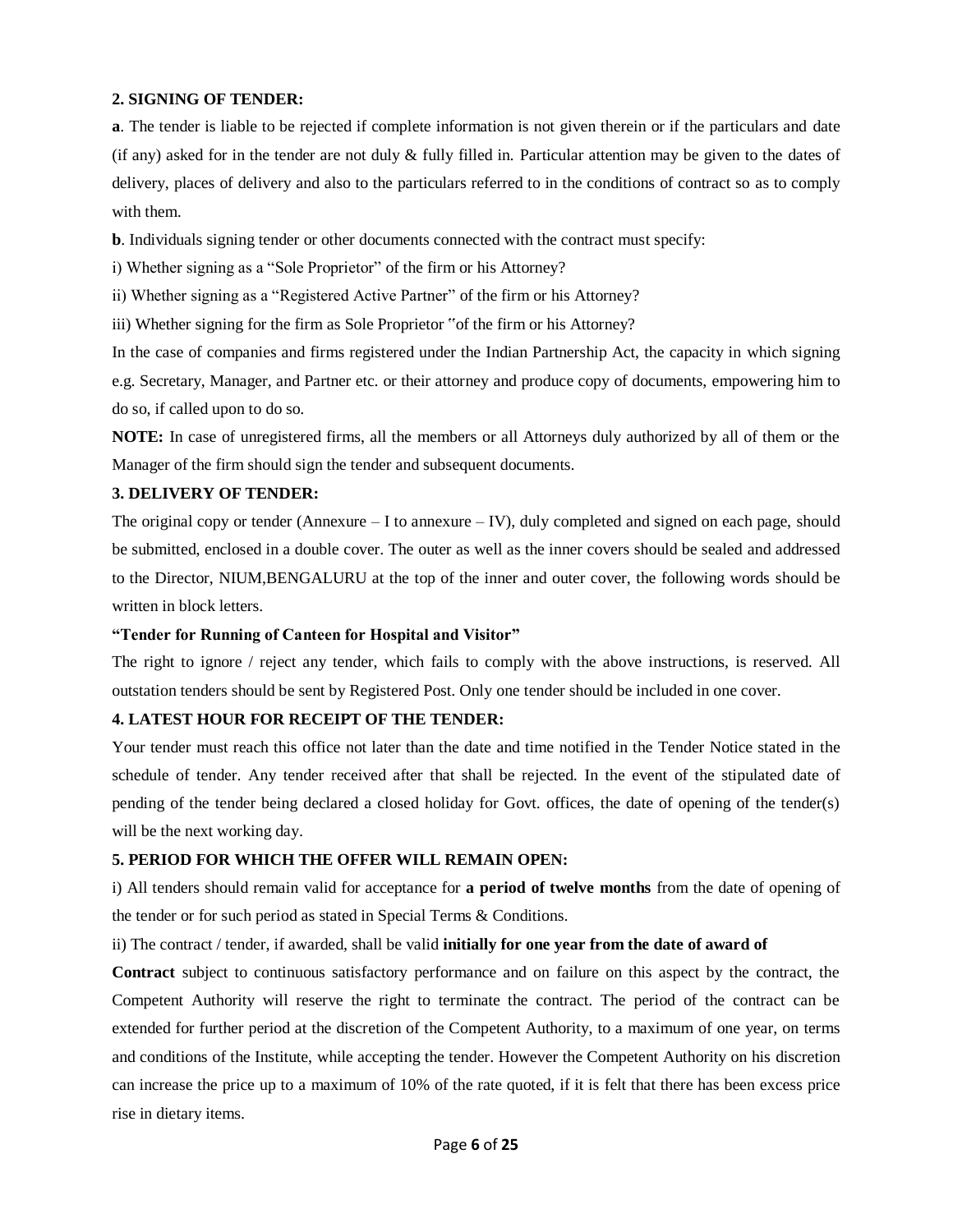iii) Quotations qualified by such vague and indefinite expressions such as subject to immediate acceptance subject to prior sale etc. will not be considered.

**6. OPENING OF TENDER:** The tender shall be opened on the date and time mentioned here in the document. All tenderers and / or their representatives, if they should desire, may be present at the opening of the tender at the date and time as specified in the schedule.

## **7. PRICE:**

i) Prices quoted must be meaningful and measurable in the context.

ii) The prices quoted must be per unit shown in the schedule inclusive of all packaging and delivery charges wherever applicable. Refunds on account of returnable package (if any) are to be separately specified. Price must be clearly shown in figures and words in Indian Currency.iii) Tenderers should clearly specify whether prices quoted are inclusive of GST / duties /statutory charges or such charges as extra. Where no specific mention is made to GST / or other duties, prices quoted shall be deemed to be inclusive of such taxes / Charges. **Price should be quoted in original proforma in Annexure IV. Prices quoted in other proforma will not be accepted.**

#### **8. DELIVERY TERMS:**

a) The delivery of the stores / execution of work / providing the services etc. are required within a period as specified and as the place mentioned therein.

b) The tenderer shall deliver the stores / execute the work at the destination / space defined to the consignee / authority in good order (of which the Director, NIUM, BENGALURU shall be the sole judge) within the limits of the time as deemed reasonable and specify in such quantities / qualities as may be ordered by him from time to time.

c) Time for and date of delivery: The essence of contract: - The time for and the date of delivery of the Stores / date of execution of work as stipulated in the schedule shall be deemed to be the essence of contract and delivery / execution must be completed not later than the date(s) specified. The Director may allow additional time under special circumstances such as strikes, lockouts, fire accidents, riots etc.

## **9. SAMPLES;**

Wherever applicable / asked, the firms shall have to submit samples of item(s) for verification / inspection, approval, etc., if required and the firm shall have to comply with such conditions. It is, therefore, in the own interest of the firm(s) concerned to get their proofs / samples, etc. verified / inspected before effecting supply at their own cost. Samples supplied should not be less than the quantity necessary for the test given in the specifications (if any) or in the schedule to tender. Each sample should have a card affixed to the sample which should bear the following information:

- i. Your Name and address
- ii. Tender Number
- iii. Date of opening of tender
- iv. Item no. against which tendered
- v. Any other relevant description deemed fit.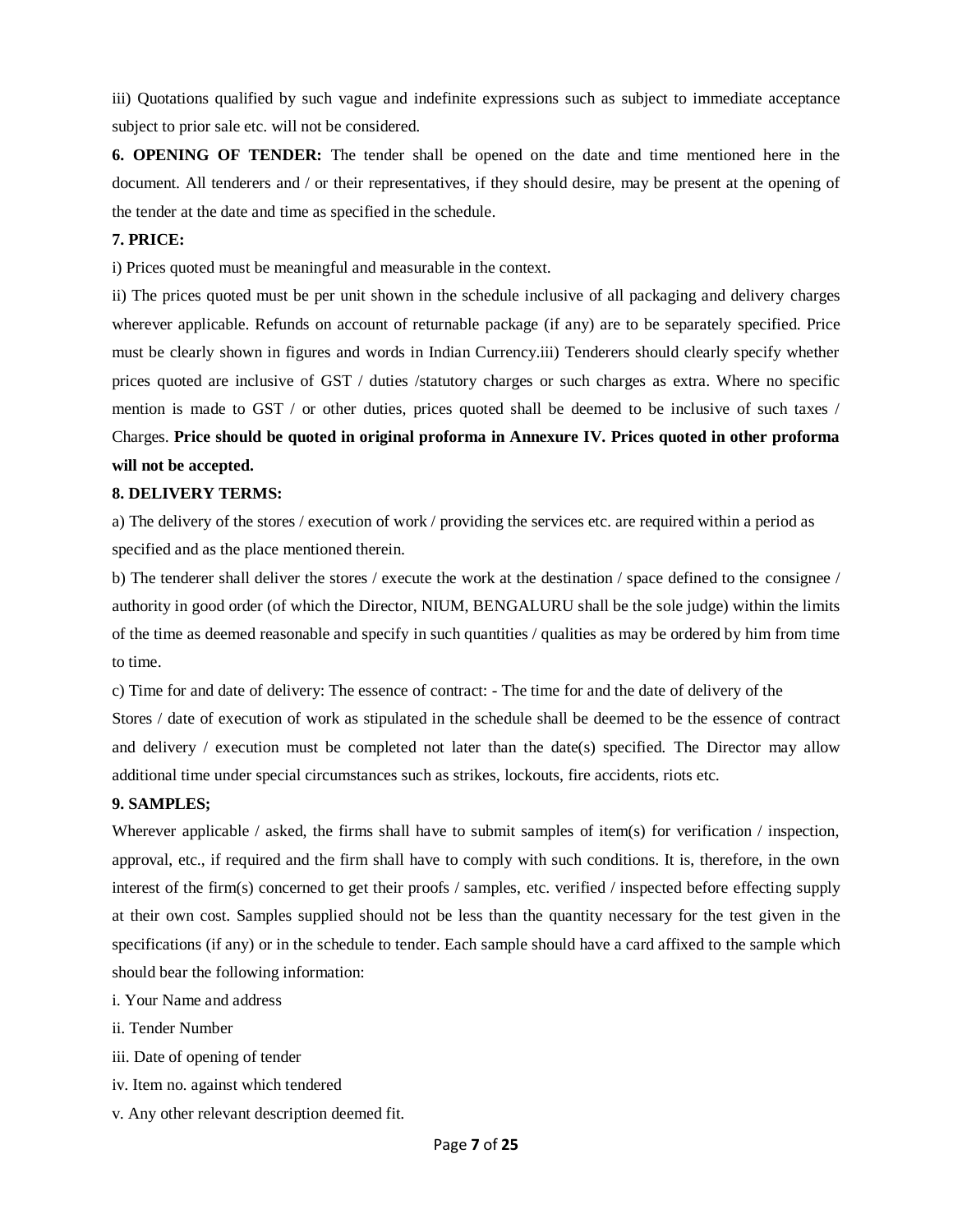Samples shall not be returned normally (until specifically asked for within one month of opening of tender in case of implants and instruments only) and shall be the property of the NIUM.

#### **10. OTHER TERMS:**

**A. Responsibility for executing Contract:** The contractor is entirely responsible for the execution of the contract in all respects in accordance with the terms and conditions as specified in the acceptance of tender.

**B.** The contractor shall not sublet transfer or assign the contract to any part thereof. In the event of the contractor contravening this condition, Director is entitled to place the contract elsewhere on the contractors account at his risk and contractor shall be liable for any loss or damage, which the Director, NIUM,BENGALURU may sustain in consequence or arising out of such replacing of the contract.

**C. Earnest Money:** The tenderer shall have to deposit Rs. 1,00,000/- as earnest money with their tender, failing which the tender is liable to be rejected. The earnest money is to be paid by **Demand Draft** drawn in favour of Director, NIUM, BENGALURU payable at SBI, Magadi Road Branch, BENGALURU.

**NO CHEQUE WILL BE ACCEPTED.** In the event of the withdrawal / revocation of tenders before the date specified for acceptance, the earnest money shall stands forfeited. In the event of acceptance of the tender the earnest money may be adjusted towards the amount of security required to be deposited by the contractor in terms of Clause mentioned below, the earnest money will however, be returned without interest to the tenderer whose tender is not accepted. The EMD to unsuccessful bidder will be returned within one month subject to realization of same in Bank account of NIUM.

**D. Security Deposit:** On acceptance of the tender, within the period specified by the Director, NIUM, BENGALURU the contractor shall deposit as security equal to 10% of the contract value i.e. approximately ` 250000/- (` Two Lakh fifty thousand only). The Director shall be entitled to forfeit the Security Deposit or any part thereof without prejudice to any other remedies provided in the contract or available under the law. The security shall be in the form of **Demand Drafts payable at SBI, Magadi Road, BENGALURU.**

a) If the contractor fails in fulfilling above-mentioned terms and conditions, such failure will constitute a

breach of the contract and the Director shall be entitled to make other arrangements at the risk and expense of the contractor. b) On due performance and completion of the contract in all respects, the Security Deposit will be returned to the contractor without any interest after two months from the date of expiry of contract on presentation of an absolute "No Demand Certificate" in the prescribed form and upon return in good condition of any specifications, samples or other property belonging to the Institute, which may have been issued to the contractor.

**E. Recovery of sums due:** whenever any claim for the payment of a sum of money arises out of or under

this contract against the contractor the Institute shall be entitled to recover of such sum by appropriating, in part or whole the security /earnest money deposited by the contractor, when the balance or the total sum to be recoverable, as the case may be, shall be deducted from any sum then due or which at anytime thereafter may become due to recoverable under this or any other contract with the Institute. Should this sum not be sufficient to cover the full amount recoverable, the contractor shall pay to the Institute on demand the remaining balance due?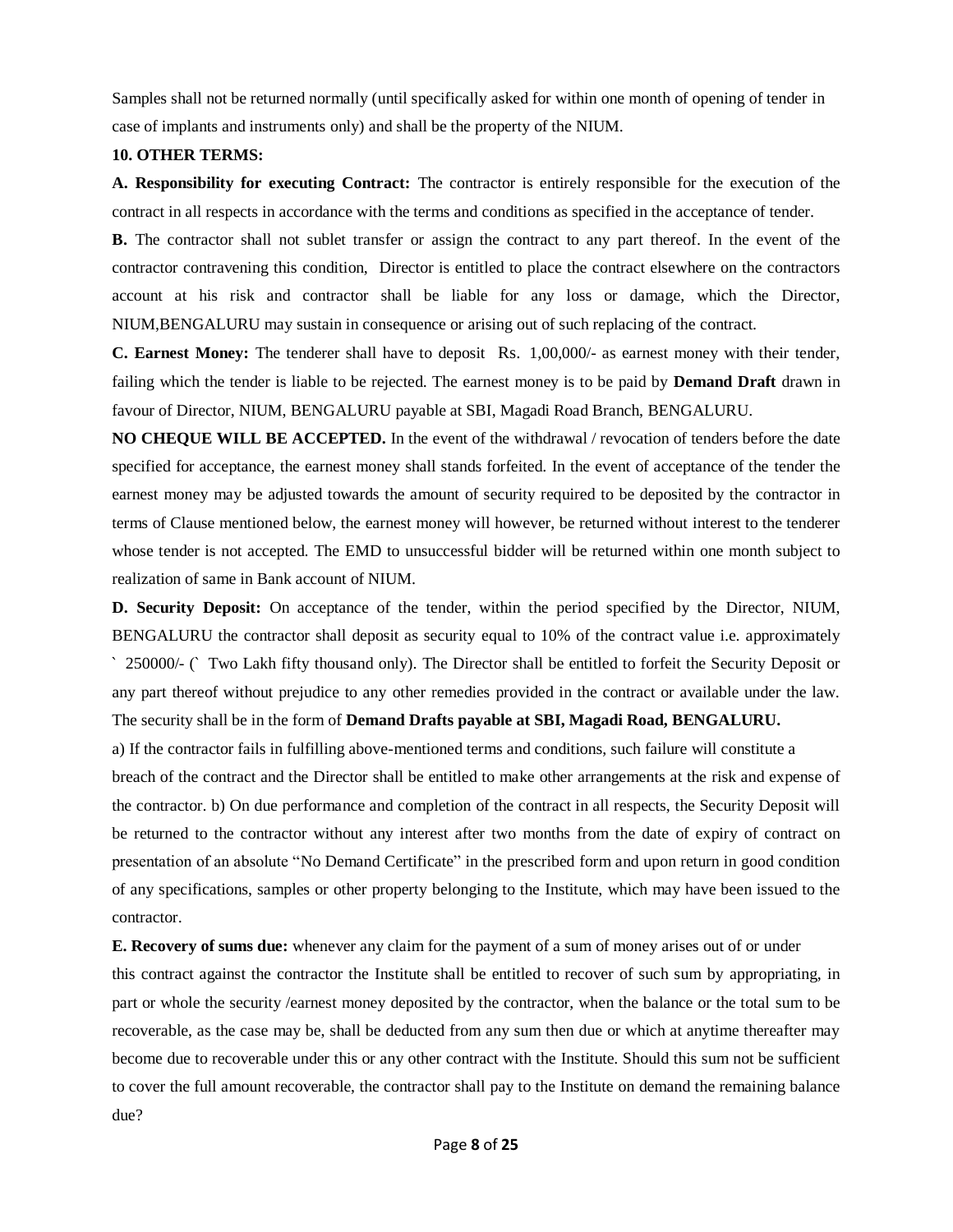**F. Insolvency and breach of contract:** The Director may at any time by notice in writing summarily terminate the contract without compensation to the contractor in any of the following events, that is to say:-

i) If the contractor being an individual or if firm, any partner in the contractors firm, shall at any time be adjudged insolvent or shall have a receiving order or orders for administration of his estate made against him or shall take any proceedings for liquidation or composition under any insolvency not for the time being in force or shall make any convenience or assignment of his efforts or enter into any arrange mentsor composition with his creditors or suspend payment of if the firm be dissolved under partnership act,

ii) If the contractor being a company shall pass a resolution or the court shall make an order for the liquidation of the affairs or a receiver of Manager on behalf of the debenture holder shall be appointed or circumstances shall have arisen which entitled the court or debenture holders to appoint a receiver or Manager.

iii) If the contract commits any breach of this contract not herein specifically proved for: Provided always that such determination shall not prejudice any right of action or remedy which shall have accrued or shall accrue thereafter to the Institute and provided also that the contractor shall be liable to pay the Institute for any extra expenditure, he is thereby put to but shall not be entitled to any gain on this account.

**G. Arbitration:** In the event of any question, dispute or difference arising under these conditions or any special conditions of the contract, or in connection with this contract, except as to any matter the decision of which is specially provided for by these on the special conditions, the same shall be referred to the sole arbitration as appointed by the Director. There will be no objection that the arbitrator is a Govt. servant, that he had to deal with the matter to which the contract relates for that in the course of his duties as a Govt. servant he had expressed views on all or any of the arbitration dispute or difference. The award of the arbitrator shall be final and binding on the parties to the contract, it is a term of this contract:-

1. If the arbitrator be Director, NIUM, BENGALURU. In the event of his being relinquishing from the post by what so ever means to vacating his office by resignation or otherwise, it shall be lawful for his successor in office either to proceed with the reference himself or to appoint another personas arbitrator, OR In the event of his becoming unable to act for any reason, it shall be lawful for The Director, NIUM, BENGALURU, to appoint another person as arbitrator.

2. If the arbitrator be a person appointed by the Director and in the event of his denying

neglecting or refusing to act being unable to act, for any reason, it shall be lawful for the Director either to proceed with the reference himself or to appoint another person as arbitrator in place of the outgoing arbitrator. It is further a term of this contract that no person other than the Subject as aforesaid in the Arbitration Act.1940 and the rules their under and any statutory modifications thereof for the time being in force shall be deemed to apply to the arbitrator proceeding under this clause. Work under the contractor shall, if reasonable possible continue during the arbitration proceeding and no payment due to payable by the Institute shall be withheld on account of proceedings:-The venue of arbitration shall be BENGALURU.

For the purpose of the contract including arbitration proceedings there under, the Director, NIUM, BENGALURU Shall be entitled to exercise all the right sand powers of the Institute.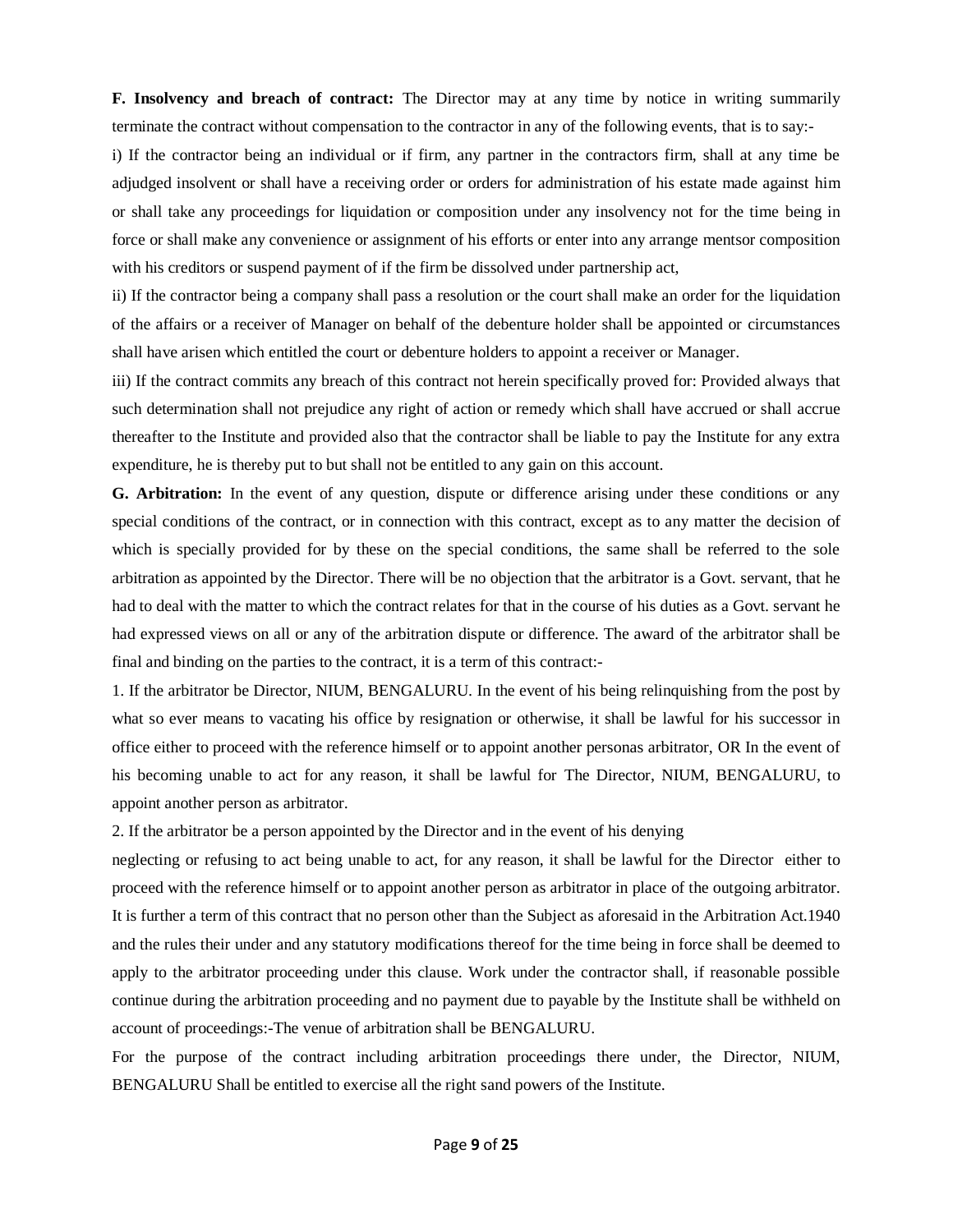**H. Document:** The tenderer should have a valid **Trade license, PAN / GST other statutory document as applicable** and produce attested copies of such certificates along with the tender papers, **failing which the tender shall liable to be rejected.**

**I. Right to accept / reject:** The Institute reserves the right to **reject** any or all tender without assigning any reason whatsoever. Also, the Director reserves the right to **award** any or part or full contract to any successful agency at his discretion and this will be binding on the tenderer.

**J. Assistance to contractor:** The contractor shall not be entitled to assistance either, in the procurement of raw materials required for the fulfillment of the contract or in the securing of transport facilities.

**K.** The tenderer should have a permanent place of business in **BENGALURU** and the complete Postal Address, Telephone/Mobile/Fax/E-mail address, etc. should be provided, while submitting the completed tender form.

**L.** The rates once accepted by the Institute shall remain unaltered throughout the period of contract, including any extended period.

**M.** In case of failure to comply with the provisions of the terms and conditions mentioned, by the agency that has been awarded the contract, the Director reserves the right to award the contract to the next higher tenderer or outside agency and the difference of price will be recovered from the default in agency who has been awarded the initial contract and this will be binding on the tenderer.

**N.** The form is a Standard Form of Tender. Certain clause / clauses may not be applicable in some cases. So, Tenderers are requested to ignore such clause / clauses, which are not applicable in the instant cases.

**O.** The Director, NIUM,BENGALURU does not pledge himself to accept the lowest or any tender and reserve to himself the right of accepting the whole or any part of the tender or portion of the contract and the contractor shall abide by the same at the rate quoted by him.

**P.** The tenderer shall quote the rates in respect of items and shall fill Annexure III & IV.

**Q.** Successful tenderer will have to execute an agreement after remitting the performance security deposit, in a stamp paper worth Rs.500/- (Rs. Five Hundred Only) at its own expenses. After executing the agreement, the approved rate and contract shall be valid upto 1 year from the date of execution of the agreement.

**R. Failure and Termination:** If the contractor fails to execute the contract within the period prescribed, The Director may without prejudice to his right to terminate the contract.

I. To recover from the contractor as agreed damages and not by way of penalty a sum equivalent to 10 % of the price of the items approved by the Institute.

II. To procure elsewhere, without notice to the contractor, on his account and at the risk of the contractor, the items not supplied or stores of similar description (where stores exactly complying with the particulars are not in the opinion of the Director, NIUM, BENGALURU readily procurable such opinion being final). Without canceling the delivery in respect of the consignments not yet due for delivery, or

III. To cancel the contract or a portion thereof, and if so decided to procure or authorize to procure of stores not so delivered or other of a similar description (where items exactly complying with the particulars are not, in the opinion of the Director readily procurable, such opinion being final) at the risk and cost of the contractor.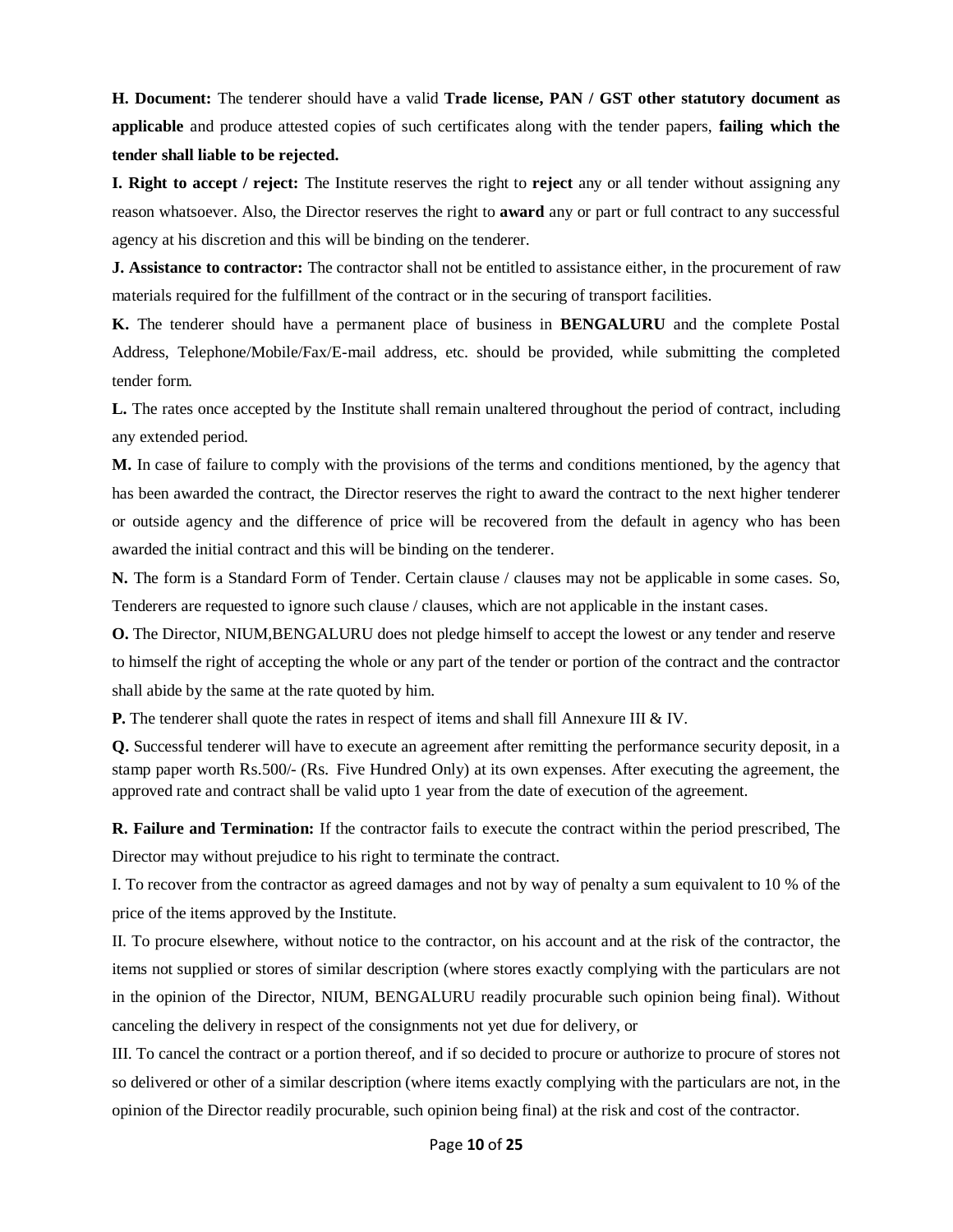#### **S. Penalty Clause**

a. Penalty of Rs. 5,000/- will be imposed for not keeping the canteen and its surrounding areas neat &clean and also for supply of unhygienic food on each occasion.

b. Penalty of Rs.1,000/- will be imposed for not keeping the lavatory of the canteen neat & clean on each occasion.

c. Penalty of Rs. 10,000/- every time for breach of terms and conditions stipulated in the tender form.

#### **Annexure-II**

#### **SPECIAL TERMS AND CONDITIONS FOR CANTEEN SERVECE ON CONTRACT**

- **1.** The bidder should have experience of running the canteen/catering services in a reputed organization Suitable documentary evidence to be supported along with the Tender application, preferentially the agency should have experience for providing patient's diet supplied at reputed hospitals.
- **2.** The Institute shall provide only minimum furniture like tables, chairs, fans, lights etc.
- **3.** The Institute will provide suitable space for Kitchen & eating within the campus.
- **4.** The Canteen shall be meant for serving refreshments, snacks, tea, meals etc. and such other items and at such prices, as may be settled between the contractor and the Director.
- **5.** The services of the staff canteen will be at the disposal of the staff of these Institute officers and others etc. The users of the canteen shall be paying for the services directly to the tenderer.
- **6.** The staff canteen will run on all days including Sundays & Holidays and shall remain open during such hours as may be decided by the Director.
- **7.** The contractor selected for canteen service, will be required to maintain highest level of cleanliness and standard of hygiene with regard to the persons under his employment and utensils for serving the food.
- **8.** The personnel appointed by the tenderer must have proper and clean uniform (apron, disposable cap and gloves etc.) for their identification. The personnel so appointed should have the basic knowledge of personal hygiene and safe & clean methods of food handling.
- **9.** The quality of the raw materials to be used for preparation of food in the staff canteen should be of highest standard and fresh.
- **10.** The fuel to be used for cooking **will only be LPG(Commercial)**and shall be arranged by the contractor. The contractor will provide a list of total cylinders used per month consumed without fail.
- **11.** The contractor will be responsible for engaging and maintaining adequate number of persons for cooking, distribution of food, housekeeping and disposal of garbage and left over food.
- **12.** The contractor should keep the staff canteen complex clean. If, at any point the Canteen & it's premises are found to be unclean, the contractor shall be held responsible and action deemed fit shall betaken by the competent authority apart from levying a fine of Rs. 5,000/- on each occasion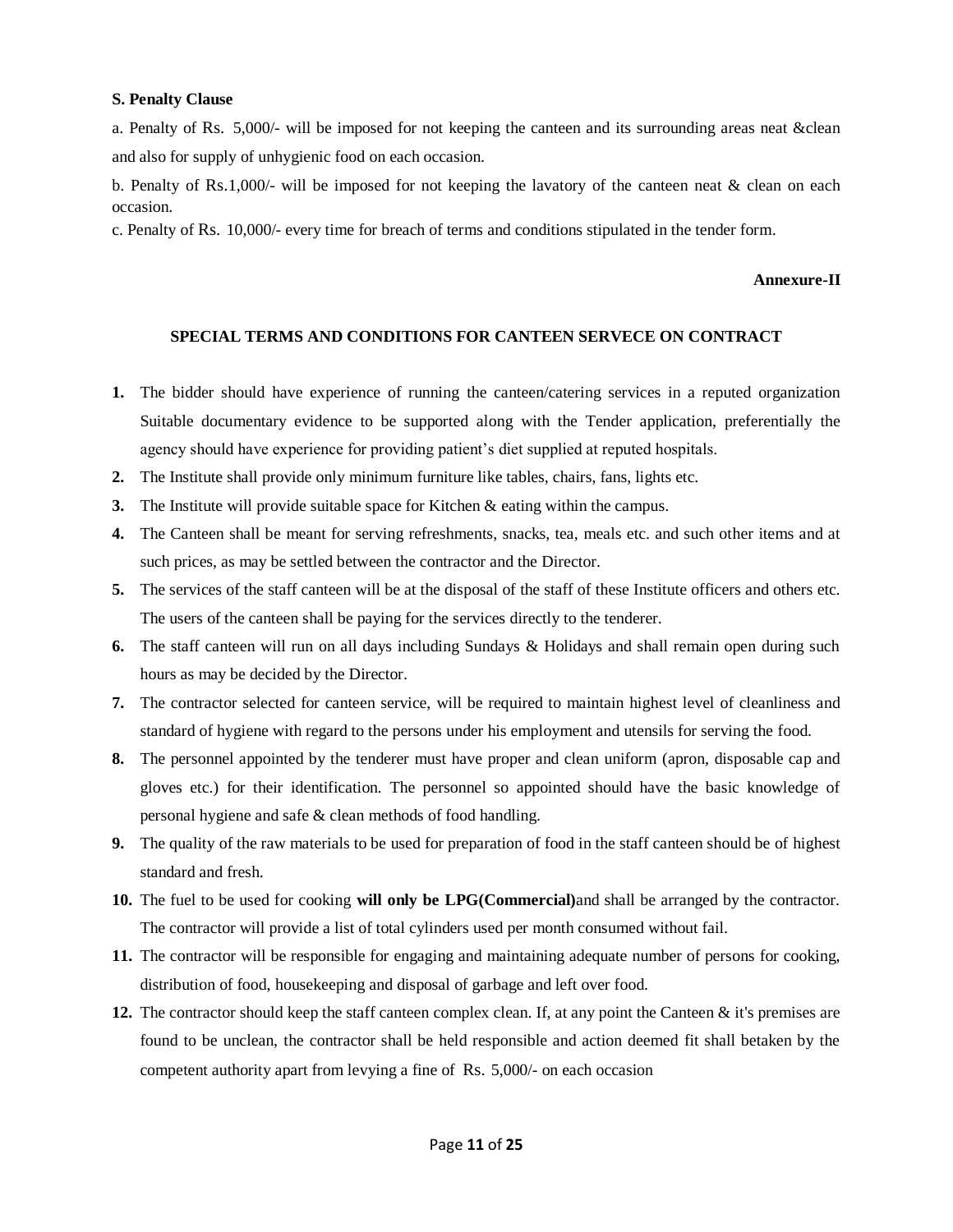- **13.** The contractor shall bear all the expenses for running the canteen and the Institute shall not in any manner be liable for any damage caused on incidents like theft, burn, fire, electric shock or bear any compensation for damage or injury caused to its workmen during discharging their duty.
- **14.** The contractor shall not be entitled to use the accommodation allotted by the Institute for any other purpose or business other than staff canteen.
- **15.** In case of damage to the equipment's /machinery provided by NIUM the contractor shall undertake the said repair/replacement at his own risk and cost. The NIUM shall not in any manner be liable for any damage caused due to incidents like theft, burn ,fire, electric shock or bear any compensation for the damage or injury caused to its workmen while discharging their duty. The prospective bidders shall visit and inspect the kitchen site for preliminary understanding of the work load and site requirements before quoting the bid for the subject tender. It is also stated that the requisite electrical, plumbing and other consumables / equipment's which are not made available by the NIUM shall be provided by the contractor at his own risk and cost.
- **16.** The contractor shall also arrange to provide specified diet to the patients as and when required.
- **17.** The utensils for cooking the food will have to be provided by the contractor and maintained by him as per the instructions of hospital authorities if any.
- **18.** The bidder should have two years of catering experience in an organization, where he has served regular meals i.e. breakfast, lunch and dinner to at least 100 beds per day, documentary evidence to be attached*.*
- **19.** The contractor shall not use the name of the NIUM in business dealing with other persons or traders.
- **20.** The contractor must possess the requisite valid license issued by the competent authority for carrying out the business and shall be responsible for complying all laws pertaining to the services in question as well as those pertaining to employment of persons under him.
- **21.** The persons associated with preparation and distribution of food will be required to undergo periodical i.e. once in quarter medical checkups to rule out the possibilities of communicable disease / infectious diseases and anybody found suffering from such diseases has to be kept out of engagement till he / she is fully recovered*.* The contractor shall submit the medical report periodically to the authority of NIUM.
- **22.** The workers must be screened for HIV, HBSAG, CBP, Urine and STOOL for OVA CYST, STOOL C/S, documentary proof may be submitted to the hospital authorities initially before commencement of patient diet services contract.
- **23.** The contractor shall exercise adequate supervision to reasonably ensure proper performance of services in accordance with schedule of requirements.
- **24.** The list of personnel deployed for food preparation, handling and serving have to be intimated to the authority from time to time.
- **25.** There shall be no compromise on the quality of food supplied by the tenderer and if any such incidence or food adulteration is found, action deemed fit, including black listing the firm, shall be taken by the Competent Authority and all the rules of Prevention of Food Adulteration Act (PFA Act) will apply.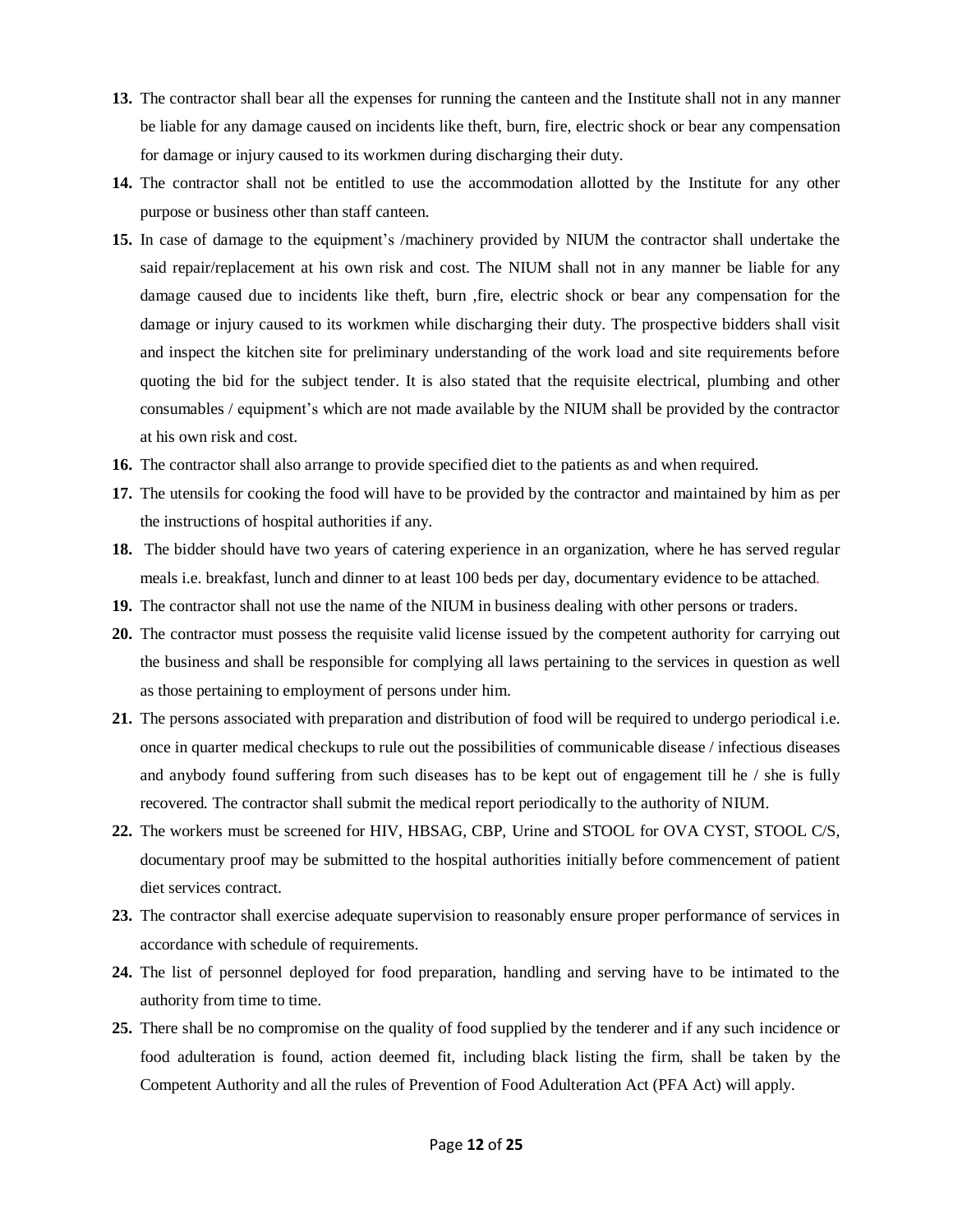- **26.** The agency will be responsible for complying with payment of minimum wages (State or Central whichever is higher) and other Social Security benefits including prescribed number of leave / holidays and prescribed hours of work Schedule as per Labour Laws in force from time to time to its employees deployed in the canteen , all laws related to Social Security (ESI & EPF, etc,), Service Tax wherever applicable & other Labour legislations, pollution control and such statutory orders from time to time as regards to treatment & disposal of garbage, and the contractor will be liable for any consequences resulting from violation of any such rule / provision.
- **27.** The Contractor has to pay the water charges of Rs. 15,000/- per month(fixed)
- **28.** The Contractor has to pay electricity charges as per BESCOM tariff depending upon the consumption.
- **29.** The rent of the canteen has been fixed Rs. 20,000/- (Rs. Twenty Thousand only*)* per month tentatively till getting it fixed from the HSCC / CPWD as per Govt. of India norms.
- **30.** The contractor will be responsible for conduct of the persons engaged by him in the Institute, which will be conducive for maintaining the harmonious atmosphere in the Institute and will be responsible for any act commission & omission of such persons.
- **31.** No unauthorized person except the declared staff of contractor shall be permitted in the cooking area, further the contractor shall ensure that the staff shall not reside/stay in the kitchen and hospital premises after the working hours.
- **32.** The contractor shall arrange for cleaning and washing of food plates and dishes in hygienic manner*.*
- **33.** The agency while submitting their tender form shall enclose certified Photostat copies of experience, trade license essential for carrying out the activities under reference, license under contract labour Act*,* valid FASSAI license and any other documents in support of carrying out the activities under reference from Competent Authority.
- **34.** The contractor should be registered with EPF, ESI., and Service Tax authorities and shall possess valid Registration Number whichever is applicable.
- **35.** All pages of the tender and related papers are to be duly authenticated by tenderer or authorized signatory on behalf of tenderer.
- **36.** Raw materials, cooking medium, fruits, biscuits and other eatables should be as described
- **37.** The contractor shall keep the kitchen complex and surroundings clean.
- **38.** The contract, if awarded, will be **initially for one year from the date of award of Contract** subject to continuous satisfactory performance and on failure on this aspect, the Director reserve the right to terminate the contract. The period of one year can be extended for a further period of one year at the discretion of the Director with the existing terms and conditions.
- **39.** The tender application form and related documents along with Earnest Money deposit is to be submitted in a sealed cover as per the Terms and Condition mentioned in Annexure – I and it will be dropped in them Tender Box kept for the purpose in the Admin Block on the date and time as mentioned in **Annexure -**1.
- **40.** The Institute campus is a **"NO SMOKING ZONE",** hence sale and use of tobacco is prohibited.

#### Page **13** of **25**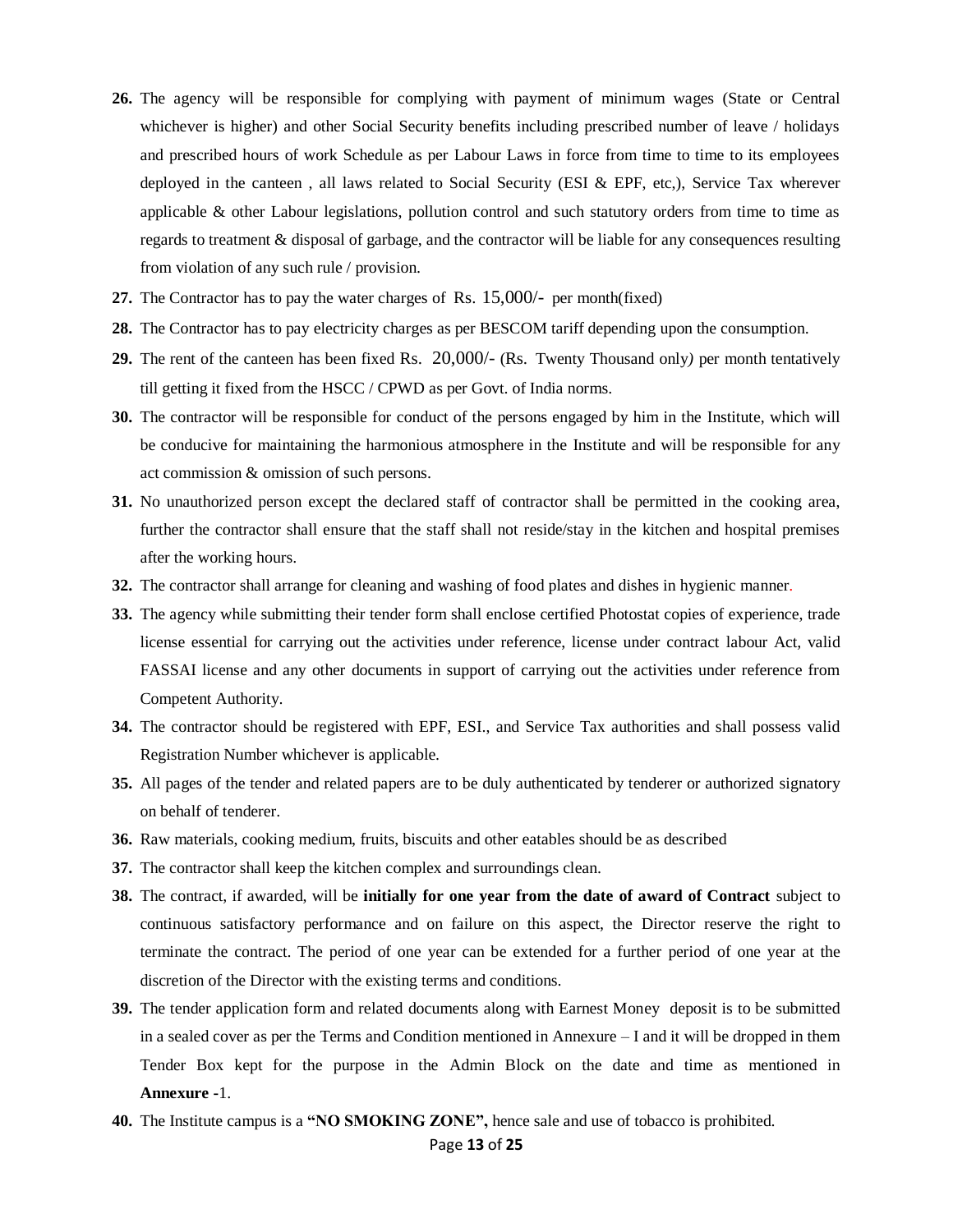- **41.** The pest and rodent control also stray animals and hygiene of Kitchen area is "**Zero Tolerance Zone'** and therefore the contractor is entirely responsible for proper pest, rodent control and stray animals in the whole kitchen area and shall undertake all the measures necessary (inclusive of good quality disinfectants, floor and other cleaners, rat traps, pesticides, pesto-o-flash etc.)
- **42.** The quality of raw materials to be used for the preparation of food should be of highest standard and fresh, AGMARK spices and condiments, grade -1 daals and commodities to be used. Rice should be of fine quality, free from contaminants and should be of AGMARK variety. The contractor shall ensure that no stock of raw material / consumables beyond expiry date are stored and used.
- **43.** Vegetables / fruits used should be fresh and of good quality. If vegetables/ fruits kept for use are found to be rotten or of poor quality a fine of Rs. 2000/-for each occasion will be imposed.
- **44.** If poor quality of rice is used for preparation of food items a penalty of Rs.2000/-for each occasion will be imposed.
- **45.** Oil once used should not be reused, if re use of oil is noticed a penalty of Rs. 2000/-for each occasion will be imposed.
- **46.** The contractor will vacate the kitchen and hand over the possession of the premises on the expiry of the term of the contract or on termination of the contract. If the contractor fails to vacate the kitchen premises on stipulated date or on direction , then damage charges for the over stay at the rate of Rs.10,000/-( Rs.Ten thousand) per day will be recovered from the contractor out of the security deposit. If the security deposit is insufficient to recover damage charges, then the same will be recovered through the courts of law.
- **47.** A penalty of Rs. 50,000/- will be imposed on the contractor for each day of unauthorized closing of canteen. If canteen remains closed for a week continuously this agreement is liable to be cancelled and the contractor shall be required to vacate the premises within 48 hour as per the directions of NIUM authorities and the entire amount of license fee /rent and performance security will be forfeited.
- **48.** No child labour shall be deployed.
- **49.** In case of any food borne illnesses arising from food consumption the vendor is wholly responsible and necessary action as deemed will be taken.
- **50.** NIUM administration shall take final decision regarding implementation and amount of all penalties mentioned in the document.
- **51.** The contractor shall keep the kitchen scrupulously clean and in a sanitary condition up to the satisfaction of the hospital and NIUM administration. The contractor shall ensure that all flammables, disinfectants, cleaning agents, pesticides are stored in a separate demarcated area under lock and key at all the times with restricted access.
- **52.** The contractor at his cost shall provide CCTV coverage to the cooking area and entry and exit of the kitchen with a backup of at least 45 days.
- **53.** The contractor shall not use the name of NIUM in business dealing with other persons or traders.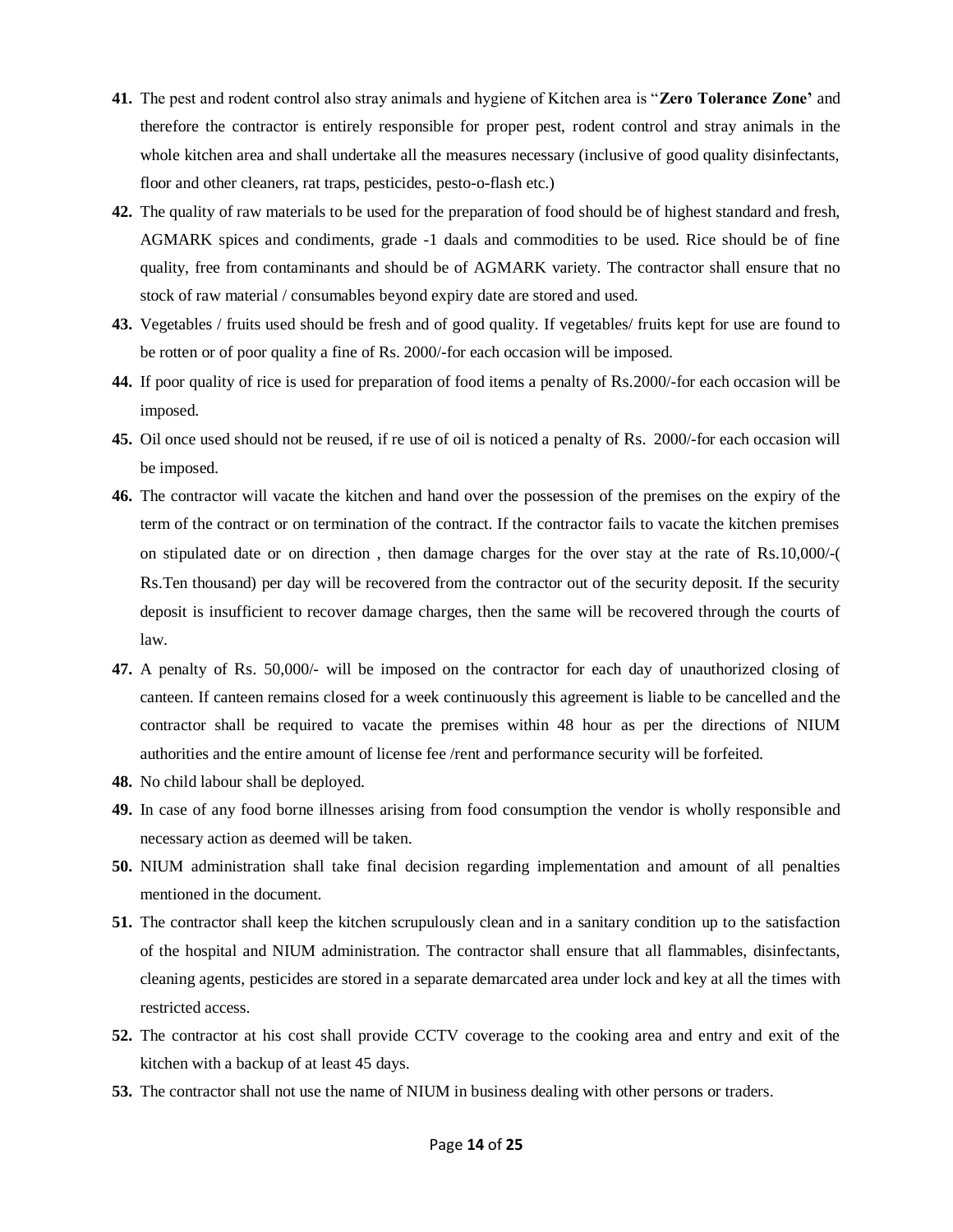- **54.** A monitoring committee would check the quality of food and hygienic conditions. If the items not found of standard quality shall have to be replaced at the bidder's cost within 24 hours.
- **55.** The sale and use of Liquor (alcohol) is also strictly prohibited in the campus of the Institute.
- **56.** The contractor has to supply diet to the Inpatient of the Hospital daily at bedside only.
- **57.** No stale / unhygienic food will be kept in refrigerator etc. To serve the patients and public. If it is observed Rs.5,000/- levied as penalty on each occasion. It is the responsibility of the contractor to maintain the premises of canteen neat and clean 24X7.
- **58.** The contractor shall keep the lavatories of the canteen neat and clean 24X7 failure to which penalty Rs. 1000/- per day shall be levied .Housekeeping staff of the institute will not take care of cleanliness of the canteen.
- **59.** The contractor shall bring all the items of his own such as gas, stove, utensils, cups and plates etc. including the trolley to carry the food from canteen to serve the patient at IPD and the food will be served to the patient nearby their beds only. In no case the contractor shall call the patients to come and collect the food as per his choice.
- **60.** The contractor shall provide potable water to the patients/ customer visiting the canteen by installing water purifier at appropriate places at his cost.
- **61.** In no case the contractor shall charge the items more than MRP mentioned over the item.
- **62.** The contractor shall issue the bill to customers for any sale and services compulsorily.
- **63.** The contractor shall bear all the expenditure for maintenance, repair of the canteen (including the material issued to him) during the contract period; any wear and tear/repair observed at the time of handling over necessary cost will be recovered from him.
- **64.** No vegetable will be repeated for more than two times in a week.
- **65.** Test meal register shall be maintained by the contractor for according the comments by RMO / on duty nursing staff or canteen committee members.
- **66.** If any unauthorized person found in the canteen a penalty of Rs. 2,000 / on each occasion shall be levied.
- **67.** In case of supply of fruits and cucumber of the average weight should not be less than as specified below:

|   | Banana (ripe, Singapore) | Minimum 120 gms |
|---|--------------------------|-----------------|
| 2 | Apples (Ripe)            | Minimum 100gms  |
| 3 | Cucumber                 | Minimum 120 gms |
| 4 | Orange                   | Minimum 120 gms |
| 5 | Guava                    | Minimum 120 gms |
| 6 | Musambi (Sweet Lime)     | Minimum 120 gms |
|   | Papaya                   | Minimum 120 gms |

**68.** The Director, NIUM shall have powers to relax any of the above condition(s) and decision of Director is final and binding in this regard.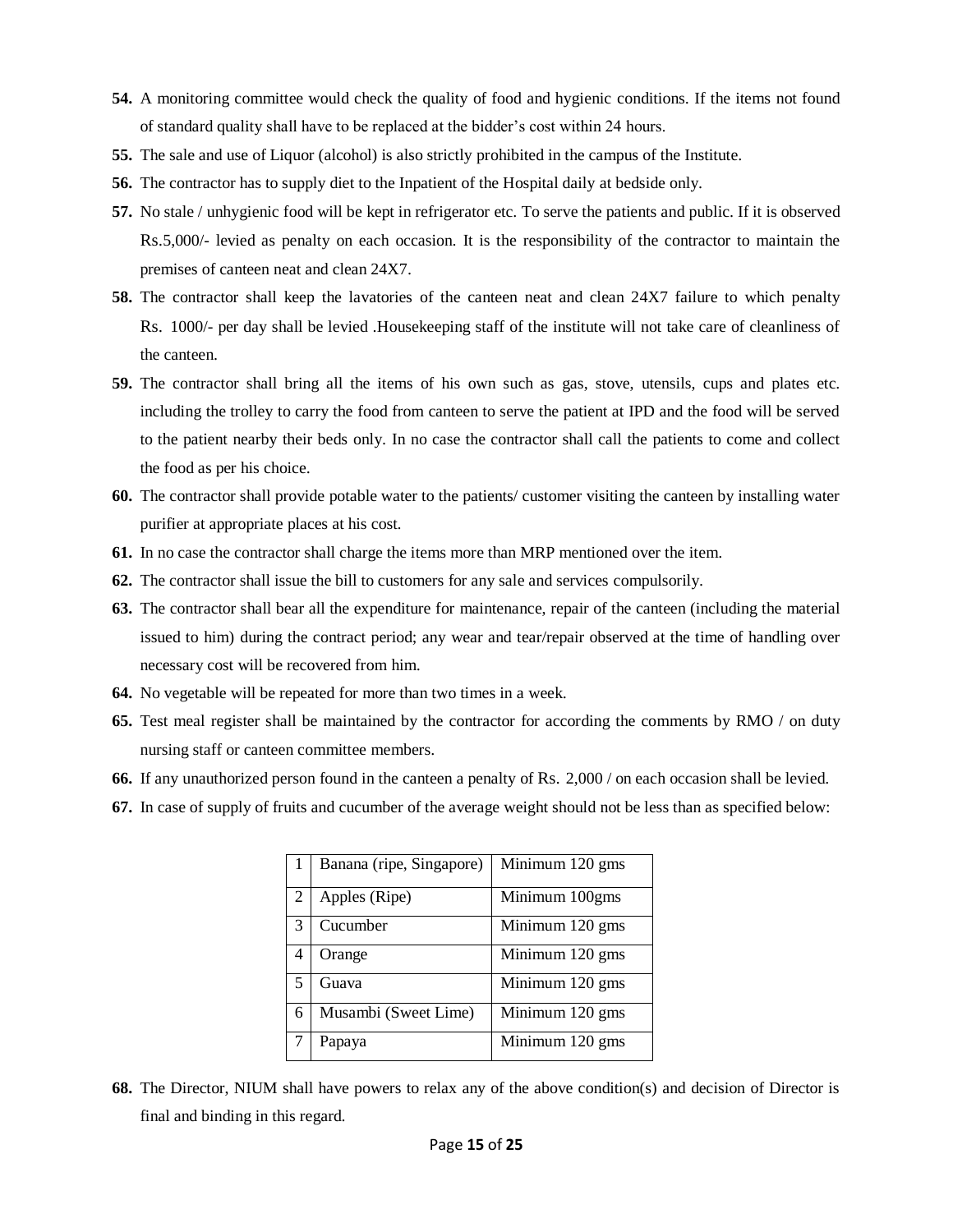### **Annexure-III**

| 1              | Name of Firm                                                               |  |
|----------------|----------------------------------------------------------------------------|--|
| 2a             | <b>Full Postal Address:-</b>                                               |  |
| $\mathbf b$    | Cell Phone No                                                              |  |
| $\mathbf{c}$   | Telephone No                                                               |  |
| d              | Fax No.                                                                    |  |
| 3              | Date of Establishment of Firm:-                                            |  |
| $\overline{4}$ | If your Firm Registered under:-                                            |  |
| a.             | The Indian Factories Act:-                                                 |  |
| $\mathbf{b}$ . | Any other Act, if not, who are the owners (Please give full address):-     |  |
| $\mathfrak{S}$ | Name and Address of your Bankers stating the name in which the Account     |  |
|                | stands:-                                                                   |  |
| 6              | Whether insured against fire, theft, burglary etc. If so, please state the |  |
|                | amount and name of company with policy no:-                                |  |
| $\tau$         | Total number of Employees:-                                                |  |
| 8              | Are you in the list of approved contractors of any other                   |  |
|                | organizations / institutions, if any give details (Append extra            |  |
|                | page if necessary):-                                                       |  |
| 9              | Give details of any Government contracts executed during the last three    |  |
|                | years (Append extra page if necessary):-                                   |  |
| 10             | Any other information which you consider necessary to furnish:             |  |

# **TENDER APPLICATION FORM**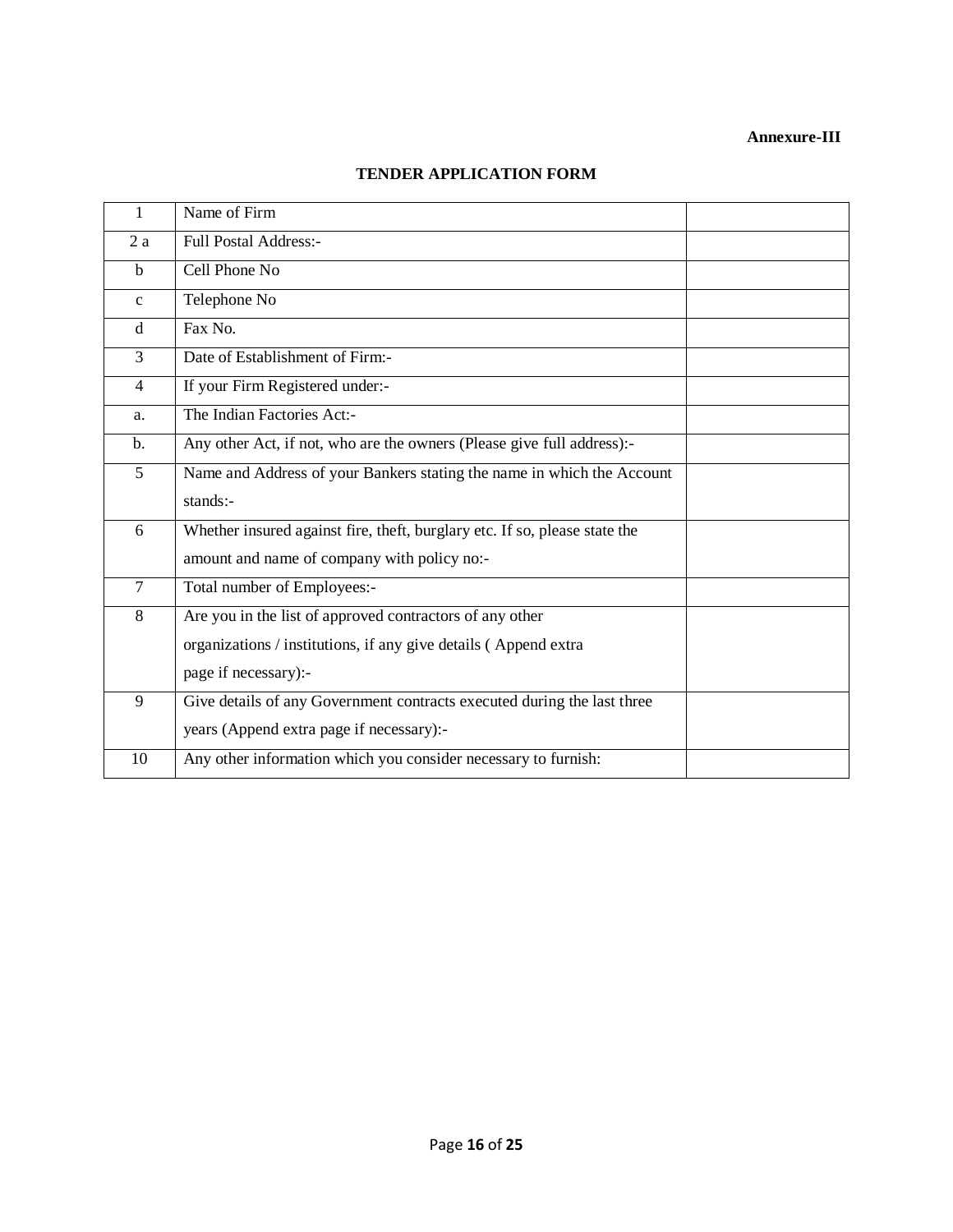# **UNDERTAKING**

a. I, the undersigned certify that I have gone through the terms and conditions mentioned in the tender document and undertake to comply with them.

b. The rates quoted by me are valid and binding upon me for the entire period of contract and it is certified that the rates quoted are the lowest quoted.

c. The earnest money of RRs. \_\_\_\_\_\_\_\_\_\_\_\_\_\_\_\_\_\_ to be deposited by me has been enclosed here with vide Demand Draft no.\_\_\_\_\_\_\_\_\_\_\_\_\_\_\_\_\_\_\_, Dt.\_\_\_\_\_\_\_\_\_\_\_\_\_\_\_\_\_\_, drawn on bank

\_\_\_\_\_\_\_\_\_\_\_\_\_\_\_\_\_\_\_, Branch \_\_\_\_\_\_\_\_\_\_\_\_\_\_\_\_\_\_\_\_\_\_\_\_\_\_.

d. I/We give the rights to The Director, NIUM to forfeit the earnest money deposited by me/ us if any delay occur on my/ agent's part or failed to execute the contract within the appointed time or failed to follow the terms and conditions.

e. My/our firm has not been black listed by any office/company etc.

f. I shall be vacating any space that may be provided to me by the Institute to carry out the contract otherwise at the end of contract period unconditionally.

**Place: -**

**Signature of the tenderer Date: - (Full Name) Designation: - (Office seal of the tenderer)**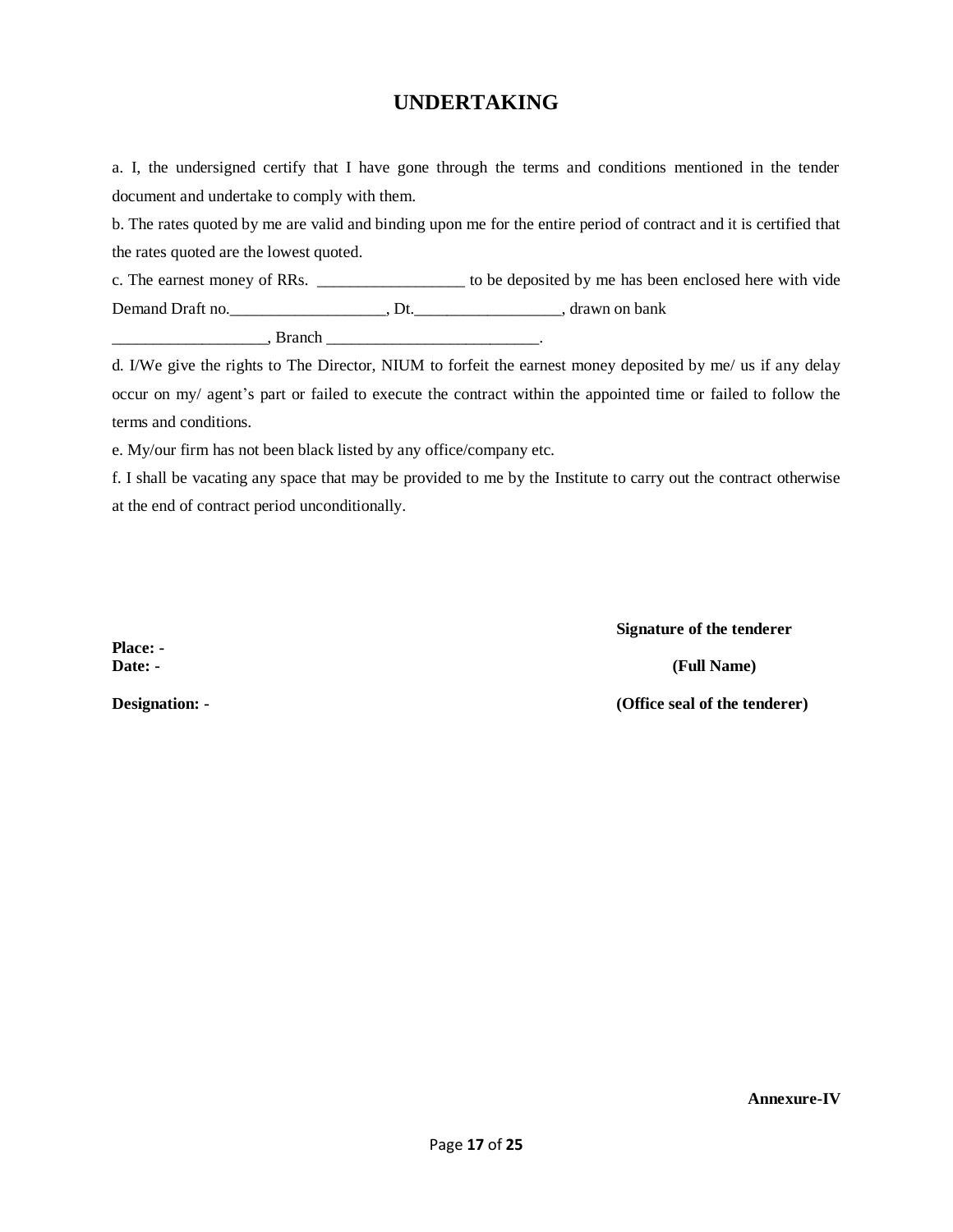## **PLEASE QUOTE YOUR RATE**

Offer of rates to be submitted in following sub-heads and shall be inclusive of all charges, statuary Obligations

|                                                                                     |  |                                    | <b>MENU</b>                                                      |  |                   |
|-------------------------------------------------------------------------------------|--|------------------------------------|------------------------------------------------------------------|--|-------------------|
| Item                                                                                |  | <b>Menu / Name of Item</b>         | Composition/Description/Quantity                                 |  | <b>Unit Rates</b> |
| Code                                                                                |  | <b>Composition / Description /</b> |                                                                  |  | quoted in Rs.     |
|                                                                                     |  | Tea                                | Standard Cup (150ml)                                             |  |                   |
|                                                                                     |  |                                    | Special (150ml)                                                  |  |                   |
|                                                                                     |  | Coffee                             | Coffee Standard Cup (150ml)                                      |  |                   |
|                                                                                     |  |                                    | Coffee special cup (150ml)                                       |  |                   |
|                                                                                     |  | <b>Biscuit</b>                     | Cream Cracker                                                    |  |                   |
|                                                                                     |  |                                    | Good Day                                                         |  |                   |
|                                                                                     |  |                                    | Marie                                                            |  |                   |
|                                                                                     |  |                                    | Any Other Biscuit (specify name)                                 |  |                   |
|                                                                                     |  | Samosa                             | Vegetable                                                        |  |                   |
|                                                                                     |  | Vada                               | Dahivada                                                         |  |                   |
|                                                                                     |  |                                    | Pakoda (100gm)                                                   |  |                   |
|                                                                                     |  |                                    | AluBonda                                                         |  |                   |
|                                                                                     |  |                                    | Masala vada                                                      |  |                   |
|                                                                                     |  | Cake                               | <b>Fruit Slice Cake</b>                                          |  |                   |
|                                                                                     |  |                                    | Britannia/Plum                                                   |  |                   |
|                                                                                     |  |                                    | Walnut cake                                                      |  |                   |
|                                                                                     |  | <b>Sweets</b>                      | Laddu                                                            |  |                   |
|                                                                                     |  |                                    | Gulabjamun<br>Rasgulla.<br>Jalebi                                |  |                   |
|                                                                                     |  |                                    |                                                                  |  |                   |
|                                                                                     |  |                                    |                                                                  |  |                   |
|                                                                                     |  |                                    | Any other sweet                                                  |  |                   |
|                                                                                     |  | <b>Break fast items</b>            | Rice idly 02 Nos.(150gm)<br>Rava Idly 01No. (100gm)              |  |                   |
|                                                                                     |  |                                    |                                                                  |  |                   |
|                                                                                     |  |                                    | Dosa  Plain (150gm)                                              |  |                   |
|                                                                                     |  |                                    | Dosa masala (200gm)                                              |  |                   |
|                                                                                     |  |                                    | Dosarava (150gm)                                                 |  |                   |
|                                                                                     |  |                                    | Dosa onion (150gm)                                               |  |                   |
|                                                                                     |  |                                    | Upma (150gm)                                                     |  |                   |
|                                                                                     |  |                                    | Lemion rice (150gm)                                              |  |                   |
|                                                                                     |  |                                    | Bisebele bath (200gm)                                            |  |                   |
|                                                                                     |  |                                    | Chapathi (100gm)                                                 |  |                   |
|                                                                                     |  |                                    | Puri 02Nos.(200gm)                                               |  |                   |
|                                                                                     |  |                                    | Any other items                                                  |  |                   |
|                                                                                     |  | Lunch/Dinner                       | Plate meal with 200gm rice                                       |  |                   |
|                                                                                     |  |                                    | Roti/Puri 02Nos., Dal 150ml,                                     |  |                   |
|                                                                                     |  |                                    | Rasam100ml &Prickle, Sabji 100ml,<br>Curd 100ml,                 |  |                   |
|                                                                                     |  |                                    |                                                                  |  |                   |
|                                                                                     |  |                                    | Lemon rice                                                       |  |                   |
|                                                                                     |  |                                    | Curd rice, Bisee bath (200gm), Rice<br>sambhar (200gm)           |  |                   |
|                                                                                     |  |                                    | Egg Biryani, Chicken Biryani, Mutton<br>Biryani, Vegetable pulaw |  |                   |
| Note: For all the breakfast items chatni/sambar should made available free of cost. |  |                                    |                                                                  |  |                   |
|                                                                                     |  |                                    | <b>BREAKFAST</b>                                                 |  |                   |
| One Plain Bread<br><b>Toast</b>                                                     |  |                                    |                                                                  |  |                   |
|                                                                                     |  |                                    | One Bread with Butter                                            |  |                   |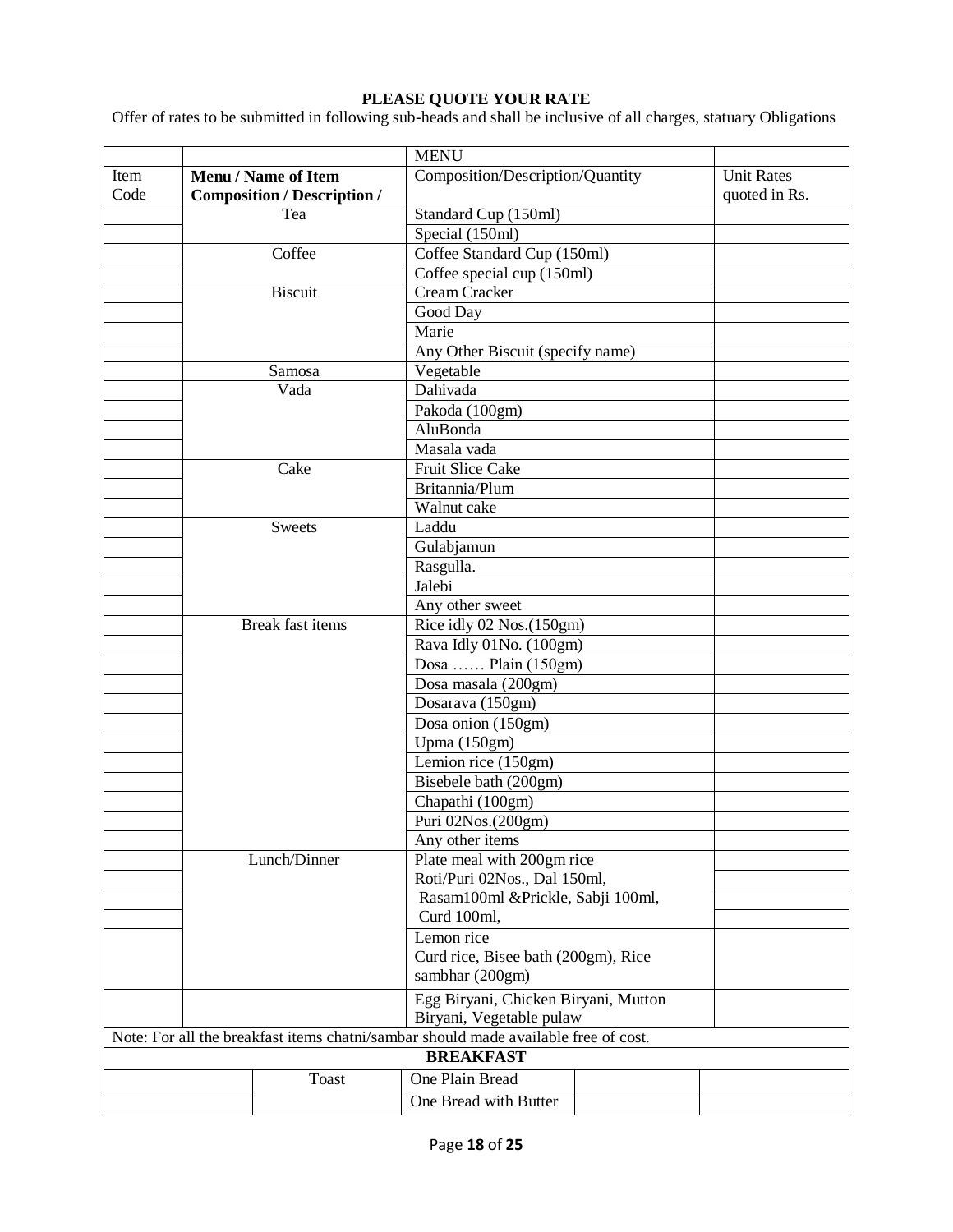|                   | With Egg (One Egg $\&$  |  |
|-------------------|-------------------------|--|
|                   | FourBreads)             |  |
| Puri&Sabji        | Four Puri & two service |  |
|                   | spoonChhola, Dal, or    |  |
|                   | Aloo/any sabji.         |  |
| Plain             | Two Paratha& two        |  |
| Paratha&Sabji     | servicespoon Chhola     |  |
|                   | Dal or Aloo/anysabji.   |  |
| Plain Paratha     | One Paratha             |  |
| Plain Roti &Sabji | Two Roti & two          |  |
|                   | Service spoon, Sabji    |  |
| Plain Roti        | One Roti                |  |
| Hot Milk          | One Cup (250ml)         |  |
| Curd              | MistiDahi, Plain Dahi   |  |
|                   | (one cup250ml.)         |  |
|                   | <b>LUNCH DINNER</b>     |  |
| Meals             | Vegetable Meals (Rice,  |  |
|                   | Dal, Sabji, Chutney,    |  |
|                   | Papad)                  |  |
|                   | Special Vegetable       |  |
|                   | Meals (Rice, Bhaji,     |  |
|                   | Dal, Special            |  |
|                   | Sabji, Chutney, Papad)  |  |
| Egg               | Curry (One Pc. Egg)     |  |
|                   | Omelette (One Pc.       |  |
|                   | Egg)                    |  |
|                   | Bhujiya (One Pc. Egg)   |  |
|                   | Poach (One pc. Egg)     |  |
|                   | Boiled (One Pc. Egg)    |  |
| Sabji             | Ordinary (Extra)        |  |
|                   | Special (Extra)         |  |
| Rice              | Extra (Normal)          |  |
|                   | Extra (Special)/Pulao   |  |

Rate to be quoted by the tenderer for supply of food items **inclusive of all taxes** as detailed below to the patients of the hospital recommended by the Competent Authority from time to time**. (Presently the approximate value of services for providing food items to the patients is around more than Rupees Two lakh per month**) payment will be made by NIUM for these services.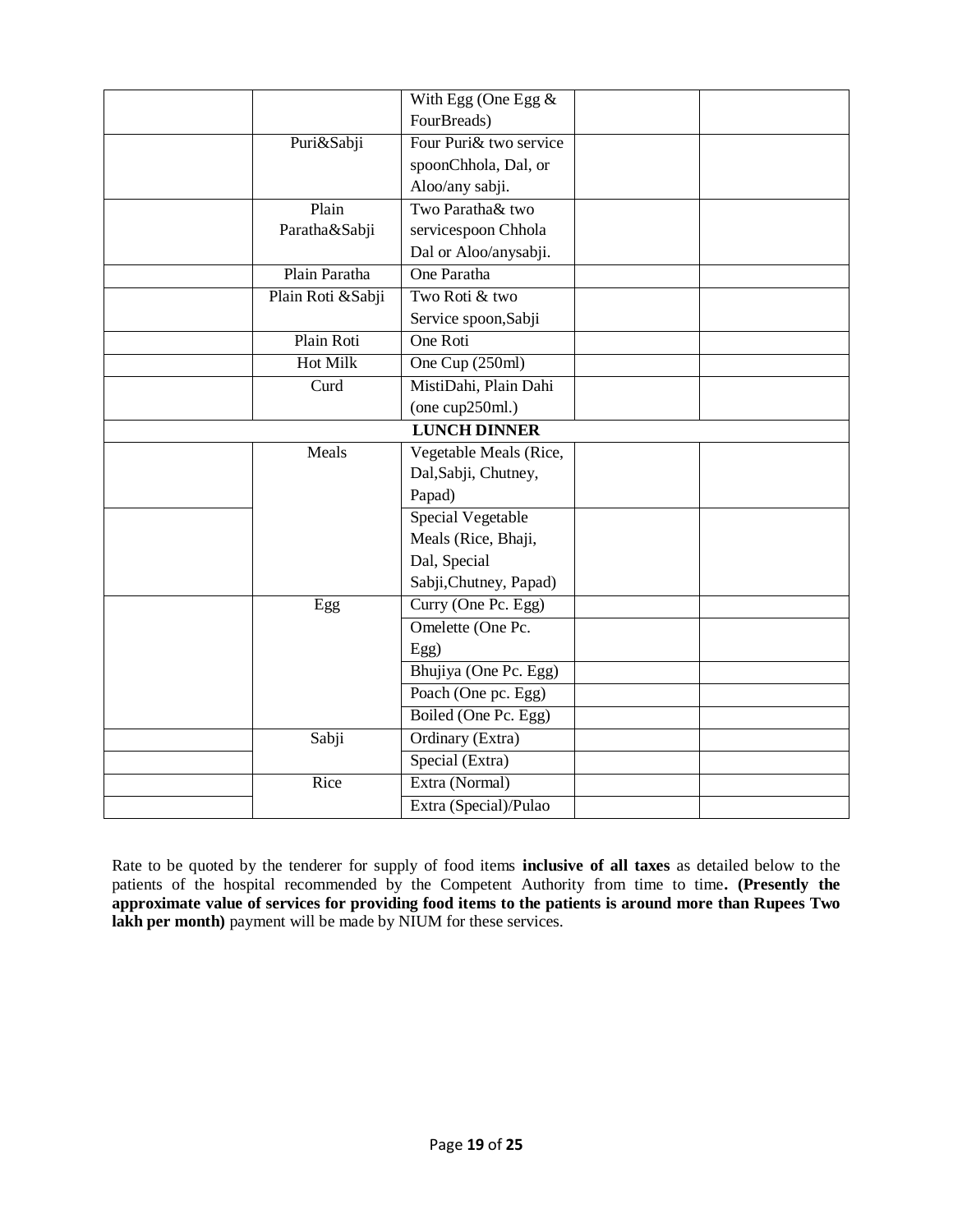# **Price Bid**

# **Annexure-V**

| <b>1. NORMAL DIET</b>                              |                                                                             |                                            | Rate in Rs. |
|----------------------------------------------------|-----------------------------------------------------------------------------|--------------------------------------------|-------------|
|                                                    |                                                                             |                                            |             |
| <b>TIMININGS</b>                                   | <b>ITEMS</b>                                                                | <b>QUANTITY</b>                            |             |
| <b>Break Fast</b><br>$(7:00$ AM to $8:00$ AM)      | Idly with sambar (Alternate Days)                                           | 4 pieces (75 gms each)<br>with 200 ml      |             |
|                                                    | Dalia Upma with vegetables<br>(Alternate Days)                              | 250 gm cooked                              |             |
|                                                    | Tea- 1 Cup/Sugar                                                            | 150 ml/10gms (1tsp)                        |             |
| Mild Morning                                       | Ragi (Alternate days)                                                       | 250 ml                                     |             |
| (10:30AM to 11:00AM)                               | Oats Porridge (Alternate days)                                              | $250 \text{ ml}$                           |             |
| Lunch                                              | Vegetable Salad (Tomato, Carrot)                                            | $50 \text{ gm}$                            |             |
| (12:00PM to 1:30PM)                                | Rice                                                                        | 450 gm (Cooked)                            |             |
|                                                    | Dal with greens                                                             | 100 gm (Cooked)                            |             |
|                                                    | Sabji (Boiled)                                                              | 200 gm (Cooked)                            |             |
|                                                    | Fresh curd                                                                  | $100 \text{ gm}$                           |             |
|                                                    | Egg (boiled)/Paneer Seasonal Fruits<br>(Orange, banana, apple, Guava, Ripe) | $2/100$ gm (cooked)                        |             |
|                                                    | papaya)                                                                     | $(100 \text{ gm})$                         |             |
| Evening                                            | Tea-1 cup                                                                   | $(200 \text{ ml } \& \text{ sugar-1 typ})$ |             |
| (12:00PM to 1:30PM)                                | Marie/Multi grain Biscuits                                                  | 4 pcs                                      |             |
| <b>Dinner</b>                                      | Rice                                                                        | 450 gm (cooked)                            |             |
| (7:00PM to 8:00PM)                                 | Dal with vegetables                                                         | 100gm (cooked)                             |             |
|                                                    | Sabji (Cooked)                                                              | $200 \text{ gm}$                           |             |
|                                                    | Fresh Curd                                                                  | $100$ gms                                  |             |
| <b>Total cost of one Normal Diet (Single Diet)</b> |                                                                             |                                            |             |

**\****Milk should be supplied in children ward PNW/ recovery room /post-operative ward instead of TEA for Breakfast and in the evening.*

NOTE: TOTAL AMOUNT OF OIL FOR COOKING SHOULD NOT BE EXCEED 25 gms / days. As per the requirement of the hospital authority, the diet supplier has to provide special diet, modifying the general diet given in the above schedule. Such special diets include Salt free / restricted diet, Bland diet, Acutrim diet, High fiber diet, soft diet as mentioned below. Minor changes in routine menu should be accommodated as per instructions of the DMS/RMO.

- a. Salt free / restricted diet: This diet is like general diet, but the cooked items will have less or no salt as prescribed.
- b. Bland diet: This diet is like general diet, but the rice and vegetables should be boiled and made soft, and use of spices and oil to be kept minimum but making it palpable.
- c. Acutrim diet: This diet is like general diet but Green leafy vegetables, Cabbage, Cauliflower, and Beans should be excluded from menu.
- d. High fiber diet: This diet is like general diet but veg salads to be provided during lunch and dinner times. Oats porridge can be provided in place of evening tea. Butter should be avoided.
- e. Soft diet

Read and Agreed

Signature of the Tender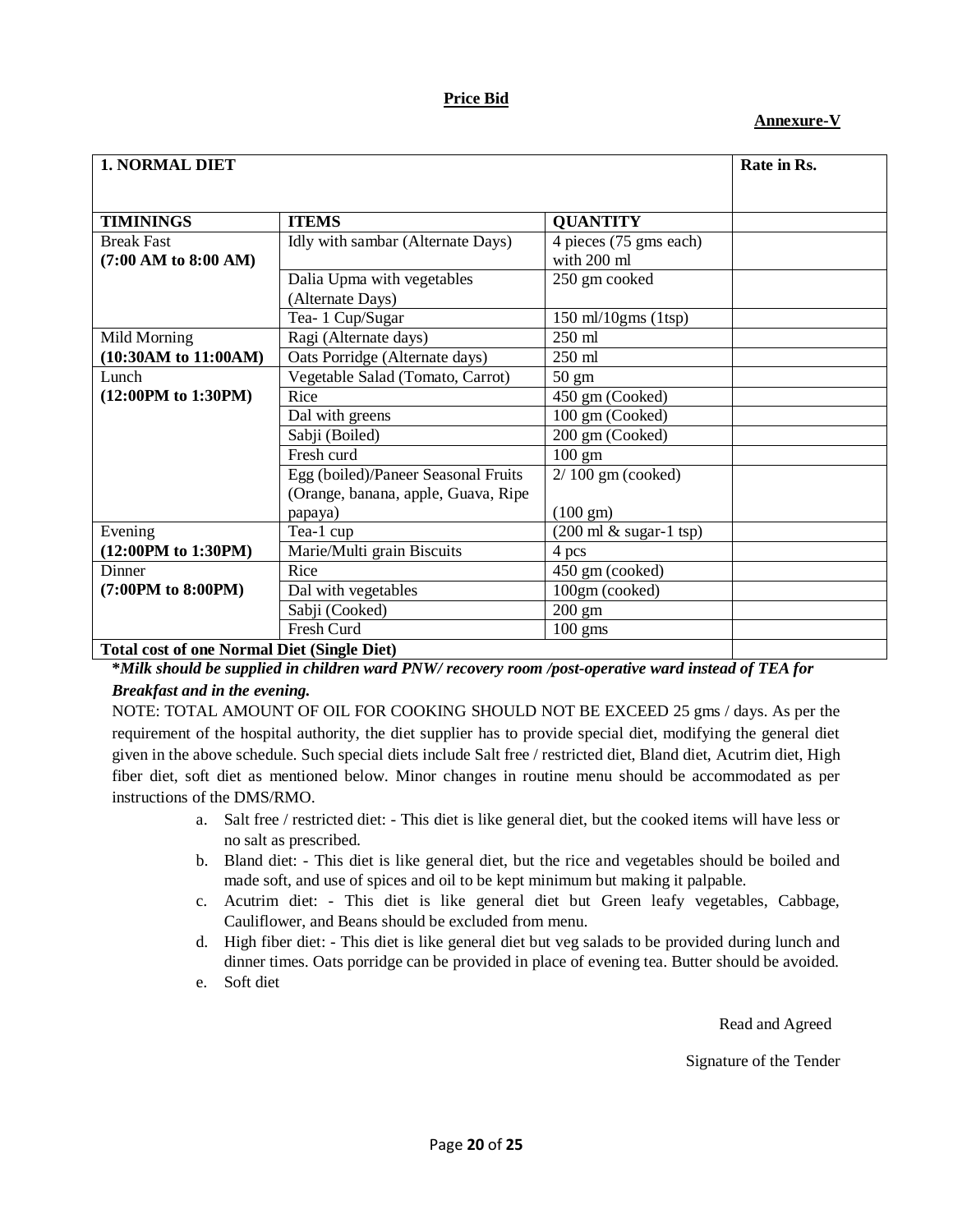| 2.SOFT DIET                                      |                                   |                                            | Rate in Rs. |
|--------------------------------------------------|-----------------------------------|--------------------------------------------|-------------|
|                                                  |                                   |                                            |             |
| <b>TIMININGS</b>                                 | <b>ITEMS</b>                      | <b>QUANTITY</b>                            |             |
| <b>Break Fast</b><br>$(7:00$ AM to $8:00$ AM)    | Idly with sambar (Alternate Days) | 4 pieces (75 gms each)<br>with 200 ml      |             |
|                                                  | Dalia Upma (Alternate Days)       | 250 gm cooked                              |             |
|                                                  | Tea- 1 Cup/Sugar                  | $150$ ml/ $10$ gms (1tsp)                  |             |
| Mild Morning                                     | Ragi (Alternate days)             | $250 \text{ ml}$                           |             |
| (10:30AM to 11:00AM)                             |                                   |                                            |             |
| Lunch                                            | Soft Rice / Khichdi               | 450 gm (Cooked)                            |             |
| (12:00PM to 1:30PM)                              | Dal                               | 100 gm (Cooked)                            |             |
|                                                  | Sabji (Boiled)                    | $200 \text{ gm}$                           |             |
|                                                  | Fresh curd                        | $100 \text{ gm}$                           |             |
|                                                  | Egg (boiled)/Paneer               | $2/100$ gm (Cooked)                        |             |
|                                                  | banana                            |                                            |             |
| Evening                                          | Tea-1 cup                         | $(200 \text{ ml } \& \text{ sugar-1 typ})$ |             |
| (12:00PM to 1:30PM)                              | Marie Biscuits                    | 4 pcs                                      |             |
| Dinner                                           | Soft Rice / Curd Rice             | 450 gm (cooked)                            |             |
| (7:00PM to 8:00PM)                               | Dal                               | 100gm (cooked)                             |             |
|                                                  | Sabji (Cooked)                    | $200 \text{ gm}$                           |             |
|                                                  | Fresh Curd                        | $100 \text{ gms}$                          |             |
| <b>Total cost of one Soft Diet (Single Diet)</b> |                                   |                                            |             |

# **\*Avoided list**

- Oily and spicy food.
- Raw Vegetables (Like salad)
- Fatty and fast foods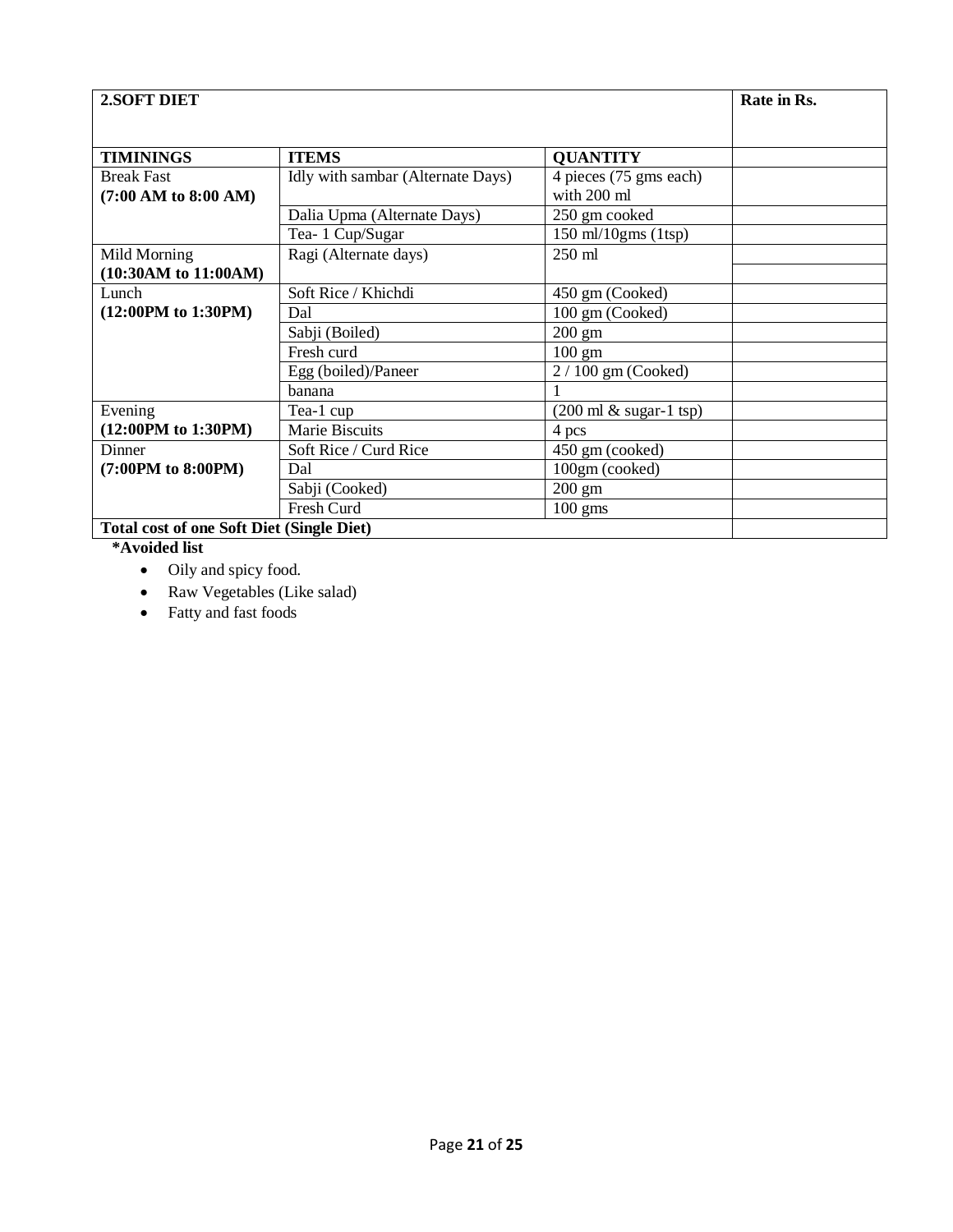| <b>3.DIABETIC DIET</b>                               |                                                |                                       | Rate in Rs. |
|------------------------------------------------------|------------------------------------------------|---------------------------------------|-------------|
|                                                      |                                                |                                       |             |
| <b>TIMININGS</b>                                     | <b>ITEMS</b>                                   | <b>QUANTITY</b>                       |             |
| <b>Break Fast</b><br>$(7:00$ AM to $8:00$ AM)        | Idly with sambar (Alternate Days)              | 4 pieces (75 gms each)<br>with 200 ml |             |
|                                                      | Dalia Upma with vegetables<br>(Alternate Days) | 250 gm cooked                         |             |
|                                                      | Tea- 1 Cup without Sugar                       | 150 ml                                |             |
| Mild Morning                                         | Oats Porridge (Alternate days)                 | 250 ml                                |             |
| (10:30AM to 11:00AM)                                 | Ragi (Alternate days)                          | 250 ml                                |             |
| Lunch                                                | Vegetable Salad (Tomato,                       | $50 \text{ gm}$                       |             |
| (12:00PM to 1:30PM)                                  | Cucumber)                                      |                                       |             |
|                                                      | Phulka                                         | $4(30 \text{ grams each})$            |             |
|                                                      | Dal with greens                                | 100 gm (Cooked)                       |             |
|                                                      | Sabji (Boiled)                                 | $200 \text{ gm}$                      |             |
|                                                      | Fresh curd                                     | $100 \text{ gm}$                      |             |
|                                                      | Egg (boiled)/Paneer Seasonal Fruits            | $2/100$ gm (cooked)                   |             |
|                                                      | (Orange, banana, apple, Guava, Ripe            |                                       |             |
|                                                      | papaya)                                        | $(100 \text{ gm})$                    |             |
| Evening                                              | Tea without sugar-1 cup                        | $200$ ml                              |             |
| (12:00PM to 1:30PM)                                  | Marie/Multi grain Biscuits                     | 4 pcs                                 |             |
| Dinner                                               | Phulka                                         | 4 (30 grms each)                      |             |
| (7:00PM to 8:00PM)                                   | Dal with vegetables                            | 100gm (cooked)                        |             |
|                                                      | Sabji (Cooked)                                 | $200 \text{ gm}$                      |             |
|                                                      | Fresh Curd                                     | $100$ gms                             |             |
| <b>Total cost of one Diabetic Diet (Single Diet)</b> |                                                |                                       |             |
| <b>Total cost for Approx.</b>                        |                                                |                                       |             |
|                                                      |                                                |                                       |             |

Read and Agreed

Signature of the Tenderer

## Note: - **1. TOTAL AMOUNT OF OIL FOR COOKING SHOULD NOT BE EXCEEDED 15 gms / day, 2. Avoid list = Potato, Sweet potato, Plantain, Colacasia, Elephant yam, Beet root, Sugar, Sweets, Fried items Etc.**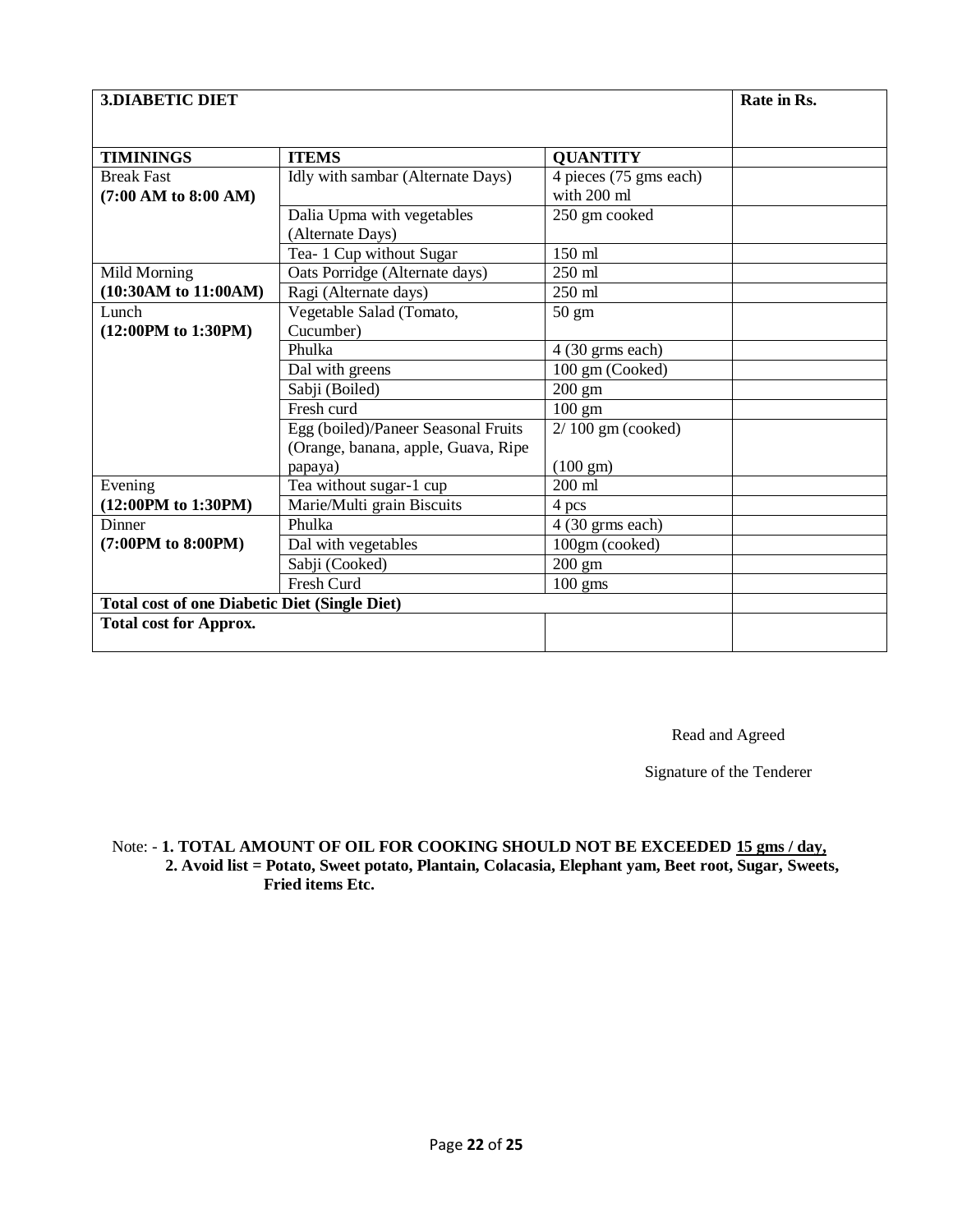| <b>4.HIGH PROTEIN DIET</b>                               | Rate in Rs.                         |                                       |  |
|----------------------------------------------------------|-------------------------------------|---------------------------------------|--|
|                                                          |                                     |                                       |  |
| <b>TIMININGS</b>                                         | <b>ITEMS</b>                        | <b>QUANTITY</b>                       |  |
| <b>Break Fast</b><br>$(7:00$ AM to 8:00 AM)              | Idly with sambar (Alternate Days)   | 4 pieces (75 gms each)<br>with 200 ml |  |
|                                                          | Pongal (Alternate Days)             | 250 gm cooked                         |  |
|                                                          | Milk-1 Cup / Sugar                  | 150 ml / 1 tsp                        |  |
| Mild Morning                                             | Ragi (Alternate days)               | 250 ml                                |  |
| (10:30AM to 11:00AM)                                     | Oats Porridge (Alternate days)      | 250 ml                                |  |
| Lunch                                                    | Rice+2pulka                         | 250 gm (Cooked)                       |  |
| (12:00PM to 1:30PM)                                      | Dal                                 | 200 gm (Cooked)                       |  |
|                                                          | Sabji (Boiled)                      | 200 gm                                |  |
|                                                          | Fresh curd                          | 100 gm                                |  |
|                                                          | Egg (boiled)/Paneer Seasonal Fruits | $2/100$ gm (cooked)                   |  |
|                                                          | (Orange, banana, apple, Guava, Ripe |                                       |  |
|                                                          | papaya)                             | $(100 \text{ gm})$                    |  |
| Evening                                                  | Milk-1 cup                          | 200 ml& sugar-1 tsp                   |  |
| (12:00PM to 1:30PM)                                      | Marie/Multi grain Biscuits          | 4 pcs                                 |  |
| Dinner                                                   | $Rice+2$ Phulka                     | 250 gm (cooked)                       |  |
| (7:00PM to 8:00PM)                                       | Dal                                 | 100gm (cooked)                        |  |
|                                                          | Sabji (Cooked)                      | 200 gm                                |  |
|                                                          | Egg (boiled)                        | 2 No.                                 |  |
|                                                          | Meal maker                          | $200$ gms                             |  |
|                                                          | Fresh curd                          | $100$ gms                             |  |
| <b>Total cost of one High Protein Diet (Single Diet)</b> |                                     |                                       |  |
| <b>Total cost for Approx.</b>                            |                                     |                                       |  |

NOTE:- TOTAL AMOUNT OF OIL FOR COOKING SHOULD NOT BE EXCEEDED 25 gms / day.

Read and Agreed Signature of the Tenderer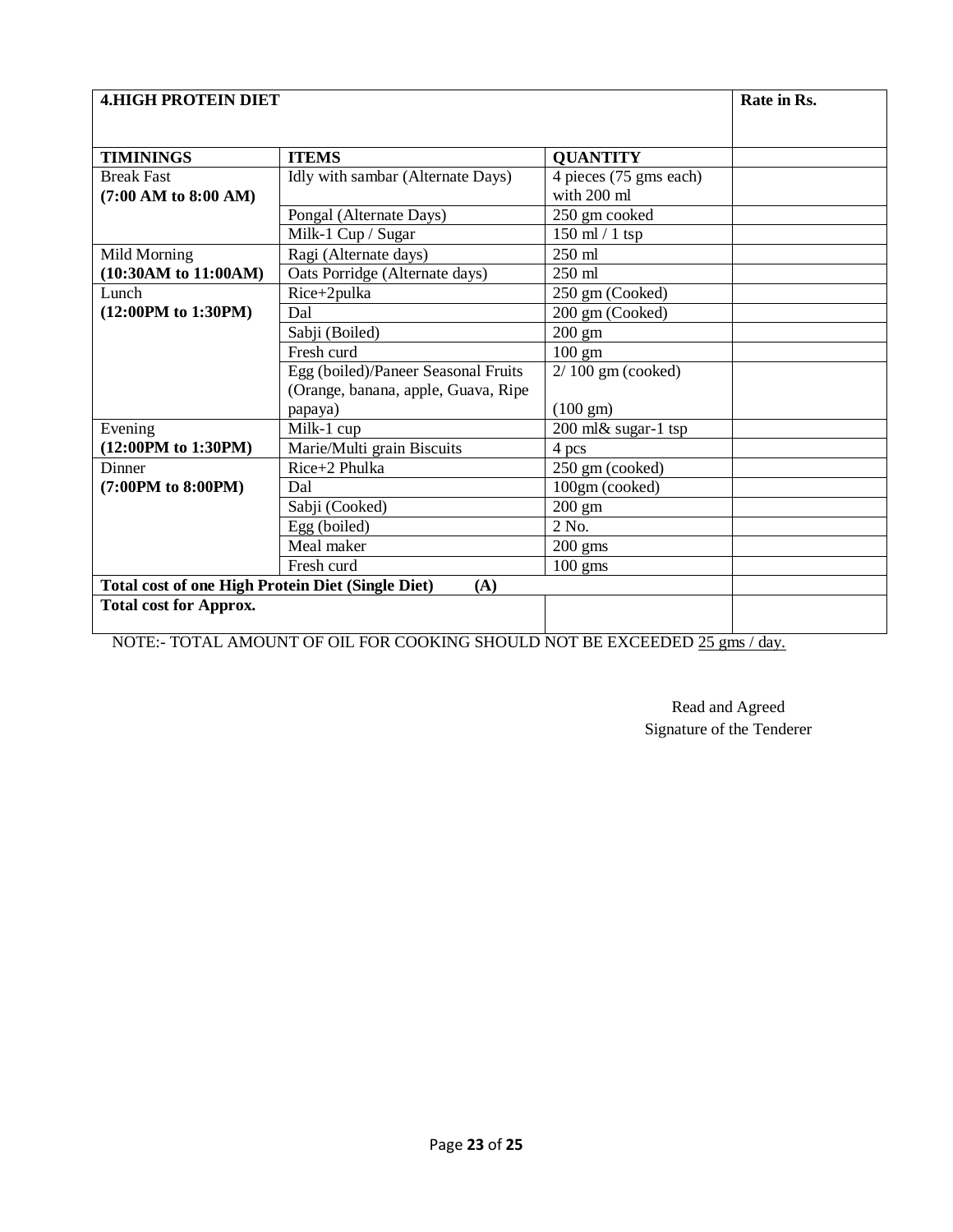| <b>5.CKD DIET</b>                               |                                     |                        | Rate in Rs. |
|-------------------------------------------------|-------------------------------------|------------------------|-------------|
| <b>TIMININGS</b>                                | <b>ITEMS</b>                        | <b>QUANTITY</b>        |             |
| <b>Break Fast</b>                               | Idly with sambar (Alternate Days)   | 4 pieces (75 gms each) |             |
| $(7:00$ AM to $8:00$ AM)                        |                                     | with 200 ml            |             |
|                                                 | <b>UPMA</b> (Alternate Days)        | 250 gm cooked          |             |
|                                                 | EGG / PANEER (for Vegetarians)      | $30 \text{ gm}$        |             |
| Mid Morning                                     | SAGO PORRIDGE (Sago 20gms)          | 250 ml                 |             |
| $(10:30AM \text{ to } 11:00AM)$                 | Sugar                               | $1$ tsp                |             |
| Lunch                                           | Rice                                | 450 gm (raw 150gms)    |             |
| (12:00PM to 1:30PM)                             | Dal                                 | 200 gm(Cooked)         |             |
|                                                 | Vegetables                          | $200 \text{ gm}$       |             |
|                                                 | Fresh curd                          | $100 \text{ gm}$       |             |
|                                                 | Egg (boiled)/Paneer Seasonal Fruits | $2/100$ gm (cooked)    |             |
|                                                 | (Orange, banana, apple, Guava, Ripe |                        |             |
|                                                 | papaya)                             | $(100 \text{ gm})$     |             |
| Evening                                         | <b>SAGO /SUJI PORRIDGE</b>          | $200$ ml& sugar-1 tsp  |             |
| $(4:00PM$ to 5:00 PM)                           | Marie/Multi grain Biscuits          | 4 pcs                  |             |
| Dinner                                          | Rice                                | 450 gm(Raw 150gm)      |             |
| (7:00PM to 8:00PM)                              | Dal                                 | 100gm (cooked)         |             |
|                                                 | Vegetables                          | $200 \text{ gm}$       |             |
|                                                 | Fresh Curd                          | $100 \text{ gms}$      |             |
| <b>Total cost of one CKD Diet (Single Diet)</b> |                                     |                        |             |
| Total cost for Approx. (Rate quoted in Rs.)     |                                     |                        |             |

| <b>6. CLEAR LIQUID DIET</b>                              | Rate in Rs.                       |                 |  |  |
|----------------------------------------------------------|-----------------------------------|-----------------|--|--|
| <b>TIMININGS</b>                                         | <b>ITEMS</b>                      | <b>QUANTITY</b> |  |  |
| 7:00 AM                                                  | Coconut water                     | 200ml           |  |  |
| 9:00 AM                                                  | Barley water                      | 200ml           |  |  |
| 11:00 AM                                                 | Sago water                        | 200ml           |  |  |
| 1:00 PM                                                  | Rice water                        | 200ml           |  |  |
| 3:00 PM                                                  | Dhal water                        | 200ml           |  |  |
| 5:00 PM                                                  | Sago water / Strained fruit juice | 200ml           |  |  |
| 7:00 PM                                                  | Coconut water                     | 200ml           |  |  |
| 9:00 PM                                                  | Rice water                        | 200ml           |  |  |
| <b>Total cost of one Clear Liquid Diet (Single Diet)</b> |                                   |                 |  |  |
| Total cost (Rate quoted in Rs.)                          |                                   |                 |  |  |

Read and Agreed

Signature of the Tenderer